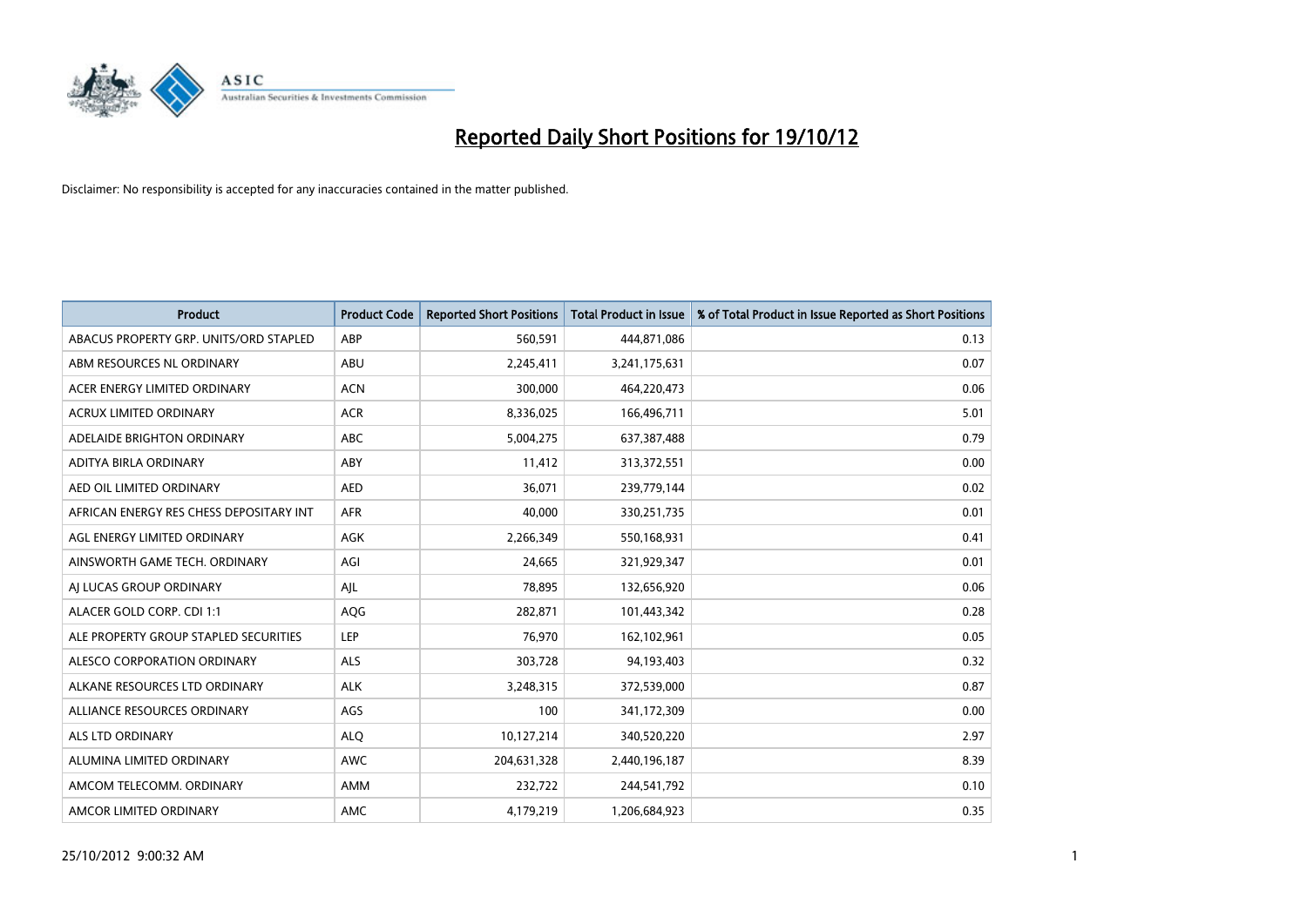

| <b>Product</b>                          | <b>Product Code</b> | <b>Reported Short Positions</b> | <b>Total Product in Issue</b> | % of Total Product in Issue Reported as Short Positions |
|-----------------------------------------|---------------------|---------------------------------|-------------------------------|---------------------------------------------------------|
| AMP LIMITED ORDINARY                    | AMP                 | 9,297,700                       | 2,930,423,546                 | 0.32                                                    |
| AMPELLA MINING ORDINARY                 | <b>AMX</b>          | 5,136,227                       | 247,500,493                   | 2.08                                                    |
| ANGLOGOLD ASHANTI CDI 5:1               | AGG                 | 500                             | 89,207,765                    | 0.00                                                    |
| ANSELL LIMITED ORDINARY                 | <b>ANN</b>          | 3,467,974                       | 130,768,652                   | 2.65                                                    |
| ANTARES ENERGY LTD ORDINARY             | <b>AZZ</b>          | 548,887                         | 257,000,000                   | 0.21                                                    |
| ANZ BANKING GRP LTD ORDINARY            | ANZ                 | 8,997,968                       | 2,717,324,826                 | 0.33                                                    |
| APA GROUP STAPLED SECURITIES            | <b>APA</b>          | 16,179,953                      | 734,565,768                   | 2.20                                                    |
| APN NEWS & MEDIA ORDINARY               | <b>APN</b>          | 12,821,061                      | 661,526,586                   | 1.94                                                    |
| AQUARIUS PLATINUM. ORDINARY             | <b>AOP</b>          | 11,468,708                      | 486,851,336                   | 2.36                                                    |
| AQUILA RESOURCES ORDINARY               | <b>AQA</b>          | 7,176,189                       | 411,804,442                   | 1.74                                                    |
| ARAFURA RESOURCE LTD ORDINARY           | <b>ARU</b>          | 4,166,838                       | 396,004,144                   | 1.05                                                    |
| ARB CORPORATION ORDINARY                | <b>ARP</b>          | 45,061                          | 72,481,302                    | 0.06                                                    |
| ARDENT LEISURE GROUP STAPLED SECURITIES | AAD                 | 131,603                         | 380,315,114                   | 0.03                                                    |
| ARISTOCRAT LEISURE ORDINARY             | ALL                 | 19,237,450                      | 551,418,047                   | 3.49                                                    |
| ARRIUM LTD ORDINARY                     | ARI                 | 6,632,426                       | 1,345,665,626                 | 0.49                                                    |
| ASCIANO LIMITED ORDINARY                | <b>AIO</b>          | 4,382,534                       | 975,385,664                   | 0.45                                                    |
| ASG GROUP LIMITED ORDINARY              | <b>ASZ</b>          | 1,315,817                       | 177, 187, 512                 | 0.74                                                    |
| ASPEN GROUP ORD/UNITS STAPLED           | <b>APZ</b>          | 29,640,545                      | 919,773,033                   | 3.22                                                    |
| ASPIRE MINING LTD ORDINARY              | <b>AKM</b>          | 269,265                         | 620,594,556                   | 0.04                                                    |
| ASTRO JAP PROP GROUP STAPLED SECURITIES | AJA                 | 2,406                           | 58,445,002                    | 0.00                                                    |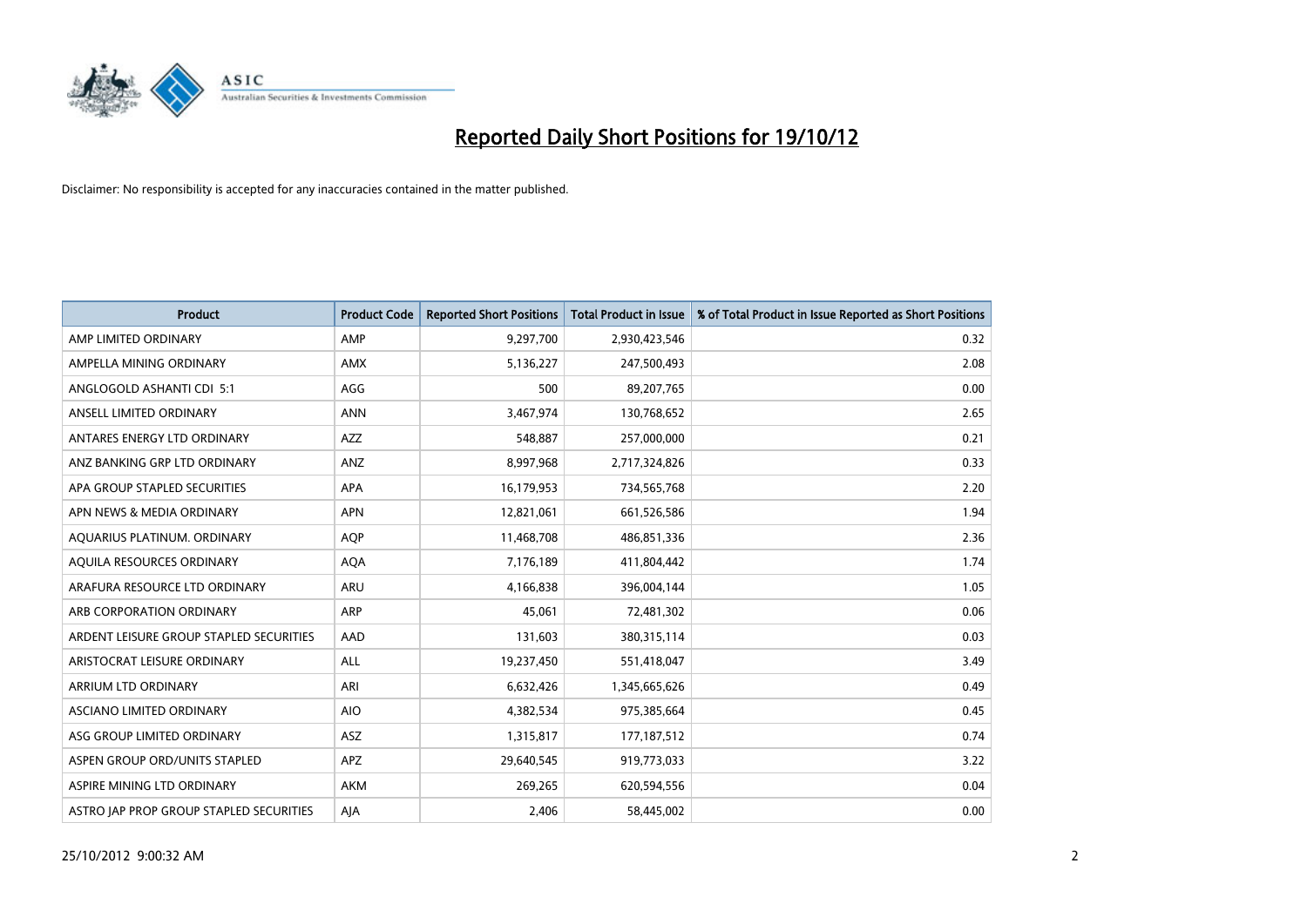

| <b>Product</b>                       | <b>Product Code</b> | <b>Reported Short Positions</b> | <b>Total Product in Issue</b> | % of Total Product in Issue Reported as Short Positions |
|--------------------------------------|---------------------|---------------------------------|-------------------------------|---------------------------------------------------------|
| ASX LIMITED ORDINARY                 | <b>ASX</b>          | 3,503,553                       | 175,136,729                   | 2.00                                                    |
| ATLAS IRON LIMITED ORDINARY          | <b>AGO</b>          | 12,732,963                      | 904,805,993                   | 1.41                                                    |
| <b>AURORA OIL &amp; GAS ORDINARY</b> | <b>AUT</b>          | 6,565,980                       | 447,885,778                   | 1.47                                                    |
| AUSDRILL LIMITED ORDINARY            | ASL                 | 5,626,332                       | 304,763,954                   | 1.85                                                    |
| AUSENCO LIMITED ORDINARY             | <b>AAX</b>          | 762,583                         | 123,872,665                   | 0.62                                                    |
| AUSGOLD LIMITED ORDINARY             | <b>AUC</b>          | 50,000                          | 153,902,750                   | 0.03                                                    |
| AUSTAL LIMITED ORDINARY              | <b>ASB</b>          | 133,936                         | 190,674,573                   | 0.07                                                    |
| AUSTIN ENGINEERING ORDINARY          | ANG                 | 251,816                         | 72,314,403                    | 0.35                                                    |
| AUSTRALAND PROPERTY STAPLED SECURITY | <b>ALZ</b>          | 501,173                         | 576,846,597                   | 0.09                                                    |
| AUSTRALIAN AGRICULT, ORDINARY        | AAC                 | 639,744                         | 312,905,085                   | 0.20                                                    |
| AUSTRALIAN FOUNDAT. ORDINARY         | AFI                 | 68                              | 1,034,118,904                 | 0.00                                                    |
| AUSTRALIAN INFRASTR, UNITS/ORDINARY  | <b>AIX</b>          | 3,358,434                       | 620,733,944                   | 0.54                                                    |
| AUSTRALIAN PHARM. ORDINARY           | API                 | 211,944                         | 488,115,883                   | 0.04                                                    |
| AVIENNINGS LIMITED ORDINARY          | AVI                 | 175,000                         | 274,588,694                   | 0.06                                                    |
| AWE LIMITED ORDINARY                 | <b>AWE</b>          | 2,595,677                       | 521,871,941                   | 0.50                                                    |
| AZIMUTH RES LTD ORDINARY             | <b>AZH</b>          | 489,746                         | 419,864,886                   | 0.12                                                    |
| BANDANNA ENERGY ORDINARY             | <b>BND</b>          | 8,942,319                       | 528,481,199                   | 1.69                                                    |
| BANK OF QUEENSLAND. ORDINARY         | <b>BOO</b>          | 9,256,004                       | 308,797,224                   | 3.00                                                    |
| <b>BASE RES LIMITED ORDINARY</b>     | <b>BSE</b>          | 479,825                         | 551,371,892                   | 0.09                                                    |
| <b>BATHURST RESOURCES ORDINARY</b>   | <b>BTU</b>          | 39,719,022                      | 696,747,997                   | 5.70                                                    |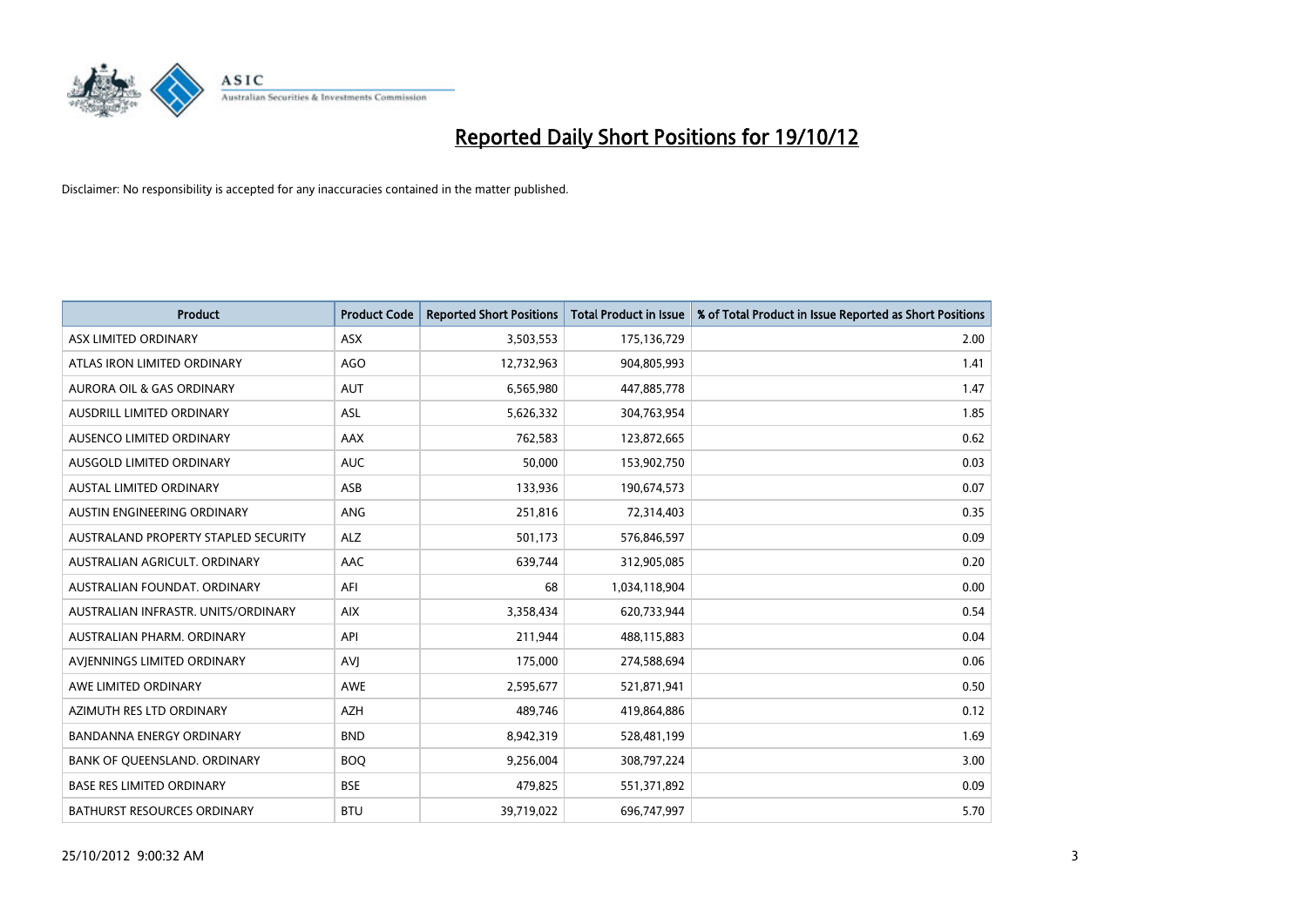

| <b>Product</b>                       | <b>Product Code</b> | <b>Reported Short Positions</b> | <b>Total Product in Issue</b> | % of Total Product in Issue Reported as Short Positions |
|--------------------------------------|---------------------|---------------------------------|-------------------------------|---------------------------------------------------------|
| <b>BC IRON LIMITED ORDINARY</b>      | <b>BCI</b>          | 160,040                         | 103,861,000                   | 0.15                                                    |
| BEACH ENERGY LIMITED ORDINARY        | <b>BPT</b>          | 19,470,279                      | 1,263,677,572                 | 1.54                                                    |
| BEADELL RESOURCE LTD ORDINARY        | <b>BDR</b>          | 14,574,714                      | 735,204,752                   | 1.98                                                    |
| BENDIGO AND ADELAIDE ORDINARY        | <b>BEN</b>          | 10,065,683                      | 402,272,536                   | 2.50                                                    |
| BERKELEY RESOURCES ORDINARY          | <b>BKY</b>          | 179,238                         | 179,393,273                   | 0.10                                                    |
| <b>BHP BILLITON LIMITED ORDINARY</b> | <b>BHP</b>          | 10,746,747                      | 3,211,691,105                 | 0.33                                                    |
| <b>BILLABONG ORDINARY</b>            | <b>BBG</b>          | 8,480,640                       | 478,944,292                   | 1.77                                                    |
| <b>BIOTA HOLDINGS ORDINARY</b>       | <b>BTA</b>          | 3,006,151                       | 182,763,651                   | 1.64                                                    |
| BLACKMORES LIMITED ORDINARY          | <b>BKL</b>          | 1,001                           | 16,781,975                    | 0.01                                                    |
| <b>BLACKTHORN RESOURCES ORDINARY</b> | <b>BTR</b>          | 158,815                         | 164,285,950                   | 0.10                                                    |
| BLUESCOPE STEEL LTD ORDINARY         | <b>BSL</b>          | 19,091,286                      | 3,349,185,247                 | 0.57                                                    |
| <b>BOART LONGYEAR ORDINARY</b>       | <b>BLY</b>          | 3,272,208                       | 461,163,412                   | 0.71                                                    |
| BORAL LIMITED, ORDINARY              | <b>BLD</b>          | 47,643,748                      | 766,235,816                   | 6.22                                                    |
| <b>BRADKEN LIMITED ORDINARY</b>      | <b>BKN</b>          | 5,528,815                       | 169,240,662                   | 3.27                                                    |
| <b>BRAMBLES LIMITED ORDINARY</b>     | <b>BXB</b>          | 6,497,972                       | 1,555,255,034                 | 0.42                                                    |
| BRICKWORKS LIMITED ORDINARY          | <b>BKW</b>          | 72,558                          | 147,818,132                   | 0.05                                                    |
| BT INVESTMENT MNGMNT ORDINARY        | <b>BTT</b>          | 382,963                         | 267,906,977                   | 0.14                                                    |
| <b>BUCCANEER ENERGY LTD ORDINARY</b> | <b>BCC</b>          | 500,000                         | 1,321,445,371                 | 0.04                                                    |
| <b>BURU ENERGY ORDINARY</b>          | <b>BRU</b>          | 12,951,242                      | 265,697,599                   | 4.87                                                    |
| <b>BWP TRUST ORDINARY UNITS</b>      | <b>BWP</b>          | 4.275.495                       | 533,645,790                   | 0.80                                                    |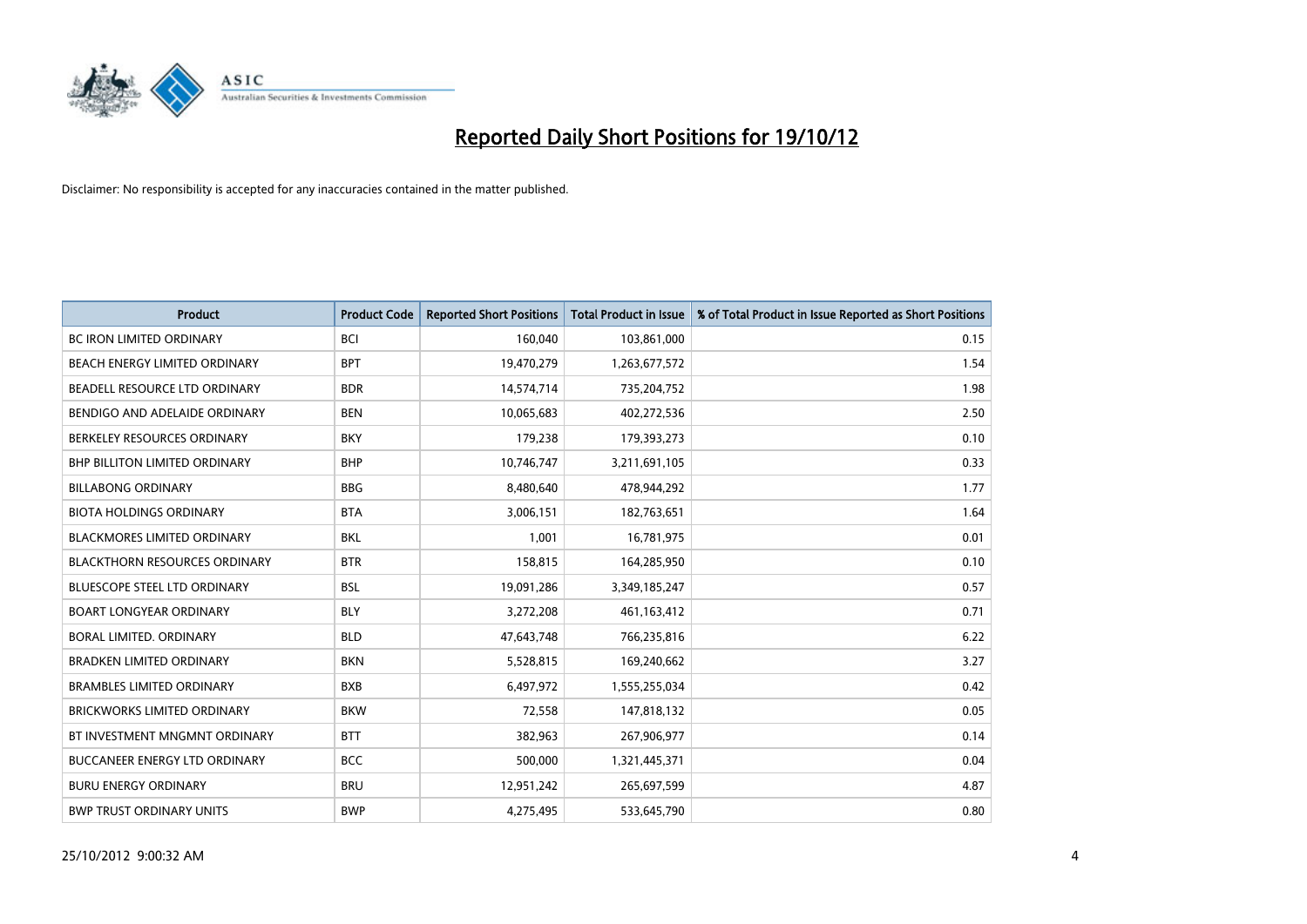

| <b>Product</b>                           | <b>Product Code</b> | <b>Reported Short Positions</b> | <b>Total Product in Issue</b> | % of Total Product in Issue Reported as Short Positions |
|------------------------------------------|---------------------|---------------------------------|-------------------------------|---------------------------------------------------------|
| CABCHARGE AUSTRALIA ORDINARY             | CAB                 | 4,904,581                       | 120,430,683                   | 4.07                                                    |
| CALIBRE GROUP LTD ORDINARY               | <b>CGH</b>          | 252,799                         | 293,192,506                   | 0.09                                                    |
| <b>CALTEX AUSTRALIA ORDINARY</b>         | <b>CTX</b>          | 3,316,761                       | 270,000,000                   | 1.23                                                    |
| CAPE LAMBERT RES LTD ORDINARY            | <b>CFE</b>          | 137,418                         | 689,108,792                   | 0.02                                                    |
| CARABELLA RES LTD ORDINARY               | <b>CLR</b>          | 43,250                          | 133,642,797                   | 0.03                                                    |
| <b>CARBON ENERGY ORDINARY</b>            | <b>CNX</b>          | 48,071                          | 776,306,566                   | 0.01                                                    |
| <b>CARDNO LIMITED ORDINARY</b>           | <b>CDD</b>          | 3,637,888                       | 138,929,385                   | 2.62                                                    |
| CARNARVON PETROLEUM ORDINARY             | <b>CVN</b>          | 1,901,163                       | 797,569,646                   | 0.24                                                    |
| CARSALES.COM LTD ORDINARY                | <b>CRZ</b>          | 11,585,645                      | 235, 162, 628                 | 4.93                                                    |
| CENTRAL PETROLEUM ORDINARY               | <b>CTP</b>          | 1,184,464                       | 1,384,976,265                 | 0.09                                                    |
| CENTRO RETAIL AUST ORD/UNIT STAPLED SEC  | <b>CRF</b>          | 16,927,876                      | 1,427,391,696                 | 1.19                                                    |
| <b>CERAMIC FUEL CELLS ORDINARY</b>       | <b>CFU</b>          | 275                             | 1,558,731,320                 | 0.00                                                    |
| CFS RETAIL TRUST GRP STAPLED SECURITIES  | <b>CFX</b>          | 42,944,096                      | 2,828,495,659                 | 1.52                                                    |
| CHALLENGER DIV.PRO. STAPLED UNITS        | <b>CDI</b>          | 6,130                           | 214,101,013                   | 0.00                                                    |
| <b>CHALLENGER INFRAST, STAPLED UNITS</b> | CIF                 | 862,092                         | 316,223,785                   | 0.27                                                    |
| CHALLENGER LIMITED ORDINARY              | <b>CGF</b>          | 7,453,835                       | 544,652,710                   | 1.37                                                    |
| CHARTER HALL GROUP STAPLED US PROHIBIT.  | <b>CHC</b>          | 326,624                         | 298,684,347                   | 0.11                                                    |
| <b>CHARTER HALL RETAIL UNITS</b>         | <b>CQR</b>          | 2,386,213                       | 299,628,571                   | 0.80                                                    |
| <b>CHORUS LIMITED ORDINARY</b>           | <b>CNU</b>          | 915,542                         | 385,082,123                   | 0.24                                                    |
| CITIGOLD CORP LTD ORDINARY               | <b>CTO</b>          | 1,234,834                       | 1,238,622,051                 | 0.10                                                    |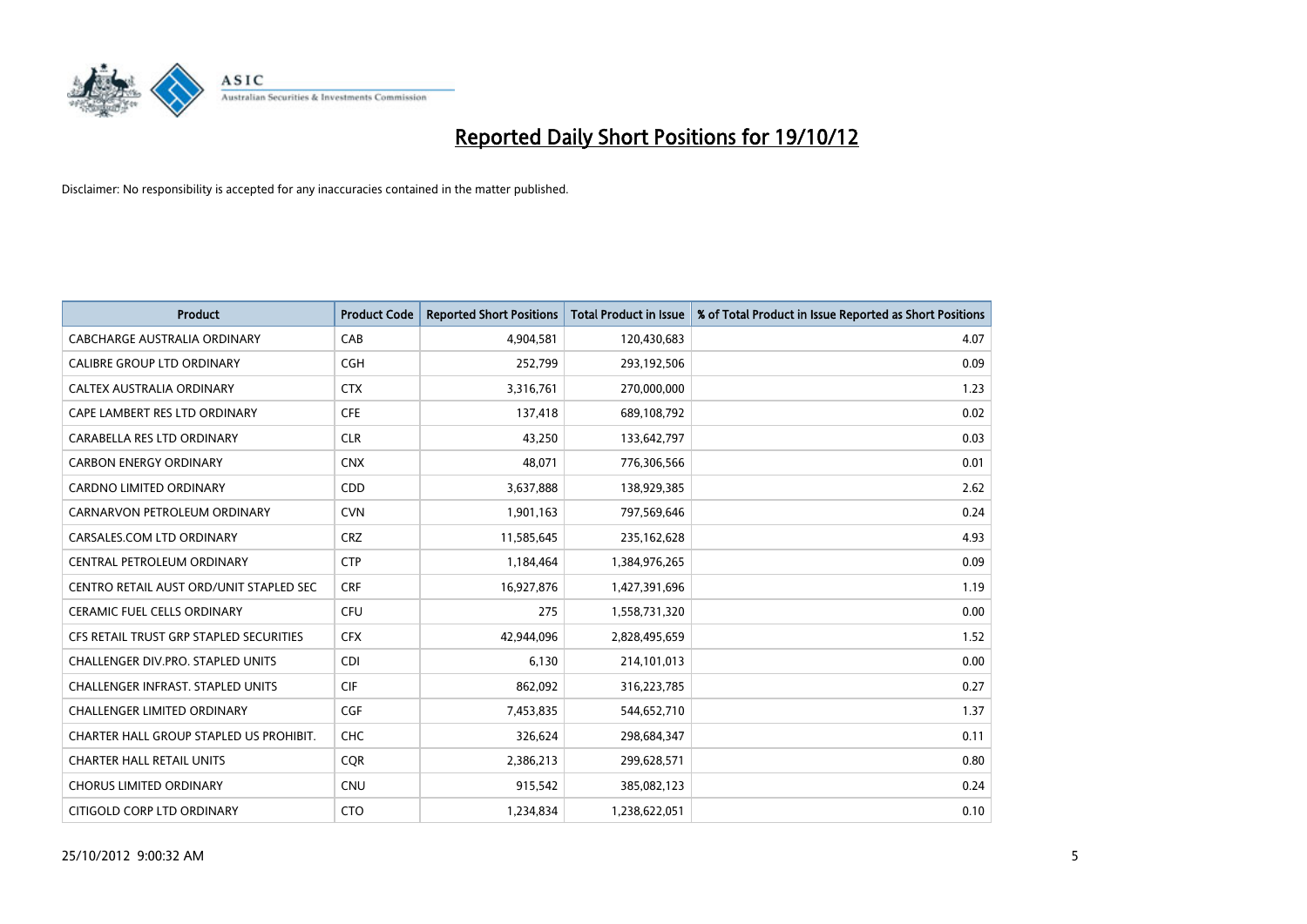

| <b>Product</b>                          | <b>Product Code</b> | <b>Reported Short Positions</b> | <b>Total Product in Issue</b> | % of Total Product in Issue Reported as Short Positions |
|-----------------------------------------|---------------------|---------------------------------|-------------------------------|---------------------------------------------------------|
| <b>CLOUGH LIMITED ORDINARY</b>          | <b>CLO</b>          | 143,788                         | 773,989,006                   | 0.02                                                    |
| CNPR GRP UNITS/ORD STAPLED              | <b>CNP</b>          | 2,537                           | 972,414,514                   | 0.00                                                    |
| COAL OF AFRICA LTD ORDINARY             | <b>CZA</b>          | 120,847                         | 800,951,034                   | 0.02                                                    |
| COALSPUR MINES LTD ORDINARY             | <b>CPL</b>          | 13,810,890                      | 620,729,899                   | 2.22                                                    |
| COCA-COLA AMATIL ORDINARY               | <b>CCL</b>          | 4,801,649                       | 762,133,414                   | 0.63                                                    |
| <b>COCHLEAR LIMITED ORDINARY</b>        | <b>COH</b>          | 5,103,949                       | 56,972,605                    | 8.96                                                    |
| <b>COCKATOO COAL ORDINARY</b>           | <b>COK</b>          | 13,904,847                      | 1,016,746,908                 | 1.37                                                    |
| <b>CODAN LIMITED ORDINARY</b>           | <b>CDA</b>          |                                 | 176,862,573                   | 0.00                                                    |
| COFFEY INTERNATIONAL ORDINARY           | <b>COF</b>          | 193,476                         | 255,833,165                   | 0.08                                                    |
| <b>COLLINS FOODS LTD ORDINARY</b>       | <b>CKF</b>          | 23,670                          | 93,000,003                    | 0.03                                                    |
| COMMONWEALTH BANK, ORDINARY             | <b>CBA</b>          | 14,135,569                      | 1,609,180,841                 | 0.88                                                    |
| <b>COMMONWEALTH PROP ORDINARY UNITS</b> | <b>CPA</b>          | 20,801,106                      | 2,347,003,413                 | 0.89                                                    |
| <b>COMPASS RESOURCES ORDINARY</b>       | <b>CMR</b>          | 7,472                           | 1,403,744,100                 | 0.00                                                    |
| <b>COMPUTERSHARE LTD ORDINARY</b>       | <b>CPU</b>          | 9,777,162                       | 555,664,059                   | 1.76                                                    |
| CONSOLIDATED MEDIA, ORDINARY            | <b>CMJ</b>          | 59,478                          | 561,834,996                   | 0.01                                                    |
| CONTINENTAL COAL LTD ORDINARY           | CCC                 | 983                             | 445,894,046                   | 0.00                                                    |
| <b>COOPER ENERGY LTD ORDINARY</b>       | <b>COE</b>          | 148,387                         | 328,694,257                   | 0.05                                                    |
| <b>CORP TRAVEL LIMITED ORDINARY</b>     | <b>CTD</b>          | 134,863                         | 74,971,020                    | 0.18                                                    |
| <b>CREDIT CORP GROUP ORDINARY</b>       | <b>CCP</b>          | 44.548                          | 45,932,899                    | 0.10                                                    |
| <b>CROMWELL PROP STAPLED SECURITIES</b> | <b>CMW</b>          | 86.381                          | 1,222,114,479                 | 0.01                                                    |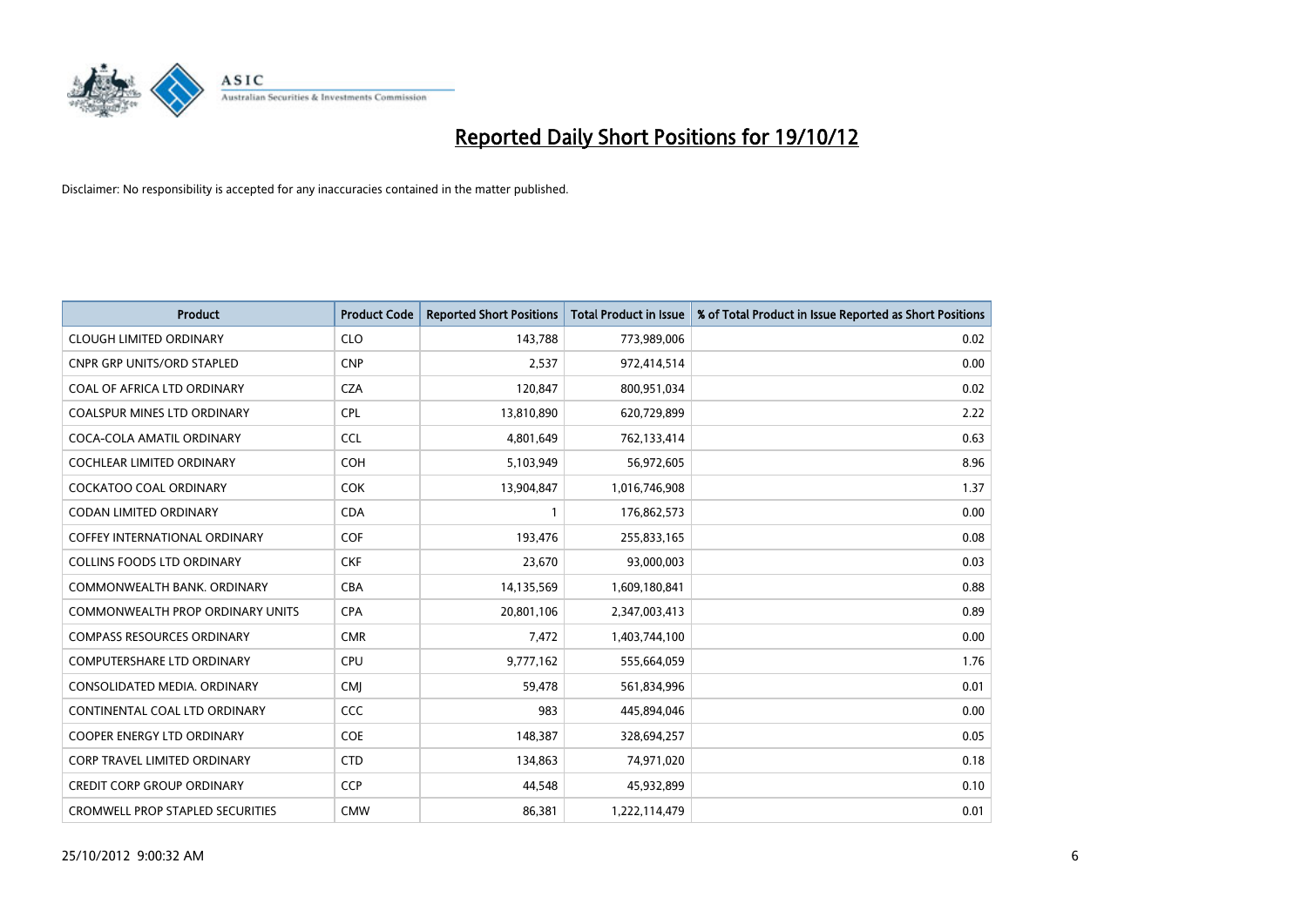

| <b>Product</b>                     | <b>Product Code</b> | <b>Reported Short Positions</b> | <b>Total Product in Issue</b> | % of Total Product in Issue Reported as Short Positions |
|------------------------------------|---------------------|---------------------------------|-------------------------------|---------------------------------------------------------|
| <b>CROWN LIMITED ORDINARY</b>      | <b>CWN</b>          | 7,532,850                       | 728,394,185                   | 1.03                                                    |
| <b>CSG LIMITED ORDINARY</b>        | CSV                 | 443,467                         | 282,567,499                   | 0.16                                                    |
| <b>CSL LIMITED ORDINARY</b>        | <b>CSL</b>          | 2,865,339                       | 502,463,783                   | 0.57                                                    |
| <b>CSR LIMITED ORDINARY</b>        | <b>CSR</b>          | 41,721,980                      | 506,000,315                   | 8.25                                                    |
| <b>CUDECO LIMITED ORDINARY</b>     | CDU                 | 4,160,977                       | 188,343,961                   | 2.21                                                    |
| DART ENERGY LTD ORDINARY           | <b>DTE</b>          | 16,383,228                      | 812,740,406                   | 2.02                                                    |
| DATA#3 LIMITED ORDINARY            | <b>DTL</b>          | 2,010                           | 153,974,950                   | 0.00                                                    |
| DAVID JONES LIMITED ORDINARY       | <b>DJS</b>          | 47,451,724                      | 528,655,600                   | 8.98                                                    |
| DECMIL GROUP LIMITED ORDINARY      | <b>DCG</b>          | 520,093                         | 168,203,219                   | 0.31                                                    |
| DEXUS PROPERTY GROUP STAPLED UNITS | <b>DXS</b>          | 9,040,563                       | 4,839,024,176                 | 0.19                                                    |
| DISCOVERY METALS LTD ORDINARY      | <b>DML</b>          | 7,628,325                       | 484,771,941                   | 1.57                                                    |
| DOMINO PIZZA ENTERPR ORDINARY      | <b>DMP</b>          | 273,044                         | 70,092,674                    | 0.39                                                    |
| DORAY MINERALS LTD ORDINARY        | <b>DRM</b>          | 119,392                         | 94,070,503                    | 0.13                                                    |
| DOWNER EDI LIMITED ORDINARY        | <b>DOW</b>          | 10,716,538                      | 429,100,296                   | 2.50                                                    |
| DRILLSEARCH ENERGY ORDINARY        | <b>DLS</b>          | 1,423,457                       | 386,468,803                   | 0.37                                                    |
| DUET GROUP STAPLED US PROHIBIT.    | <b>DUE</b>          | 6,167,532                       | 1,116,638,606                 | 0.55                                                    |
| <b>DULUXGROUP LIMITED ORDINARY</b> | <b>DLX</b>          | 9,709,012                       | 368,984,902                   | 2.63                                                    |
| ECHO ENTERTAINMENT ORDINARY        | <b>EGP</b>          | 13,576,010                      | 825,672,730                   | 1.64                                                    |
| <b>ELDERS LIMITED ORDINARY</b>     | <b>ELD</b>          | 17,510,397                      | 448,598,480                   | 3.90                                                    |
| ELEMENTAL MINERALS ORDINARY        | <b>ELM</b>          | 70.886                          | 243,614,280                   | 0.03                                                    |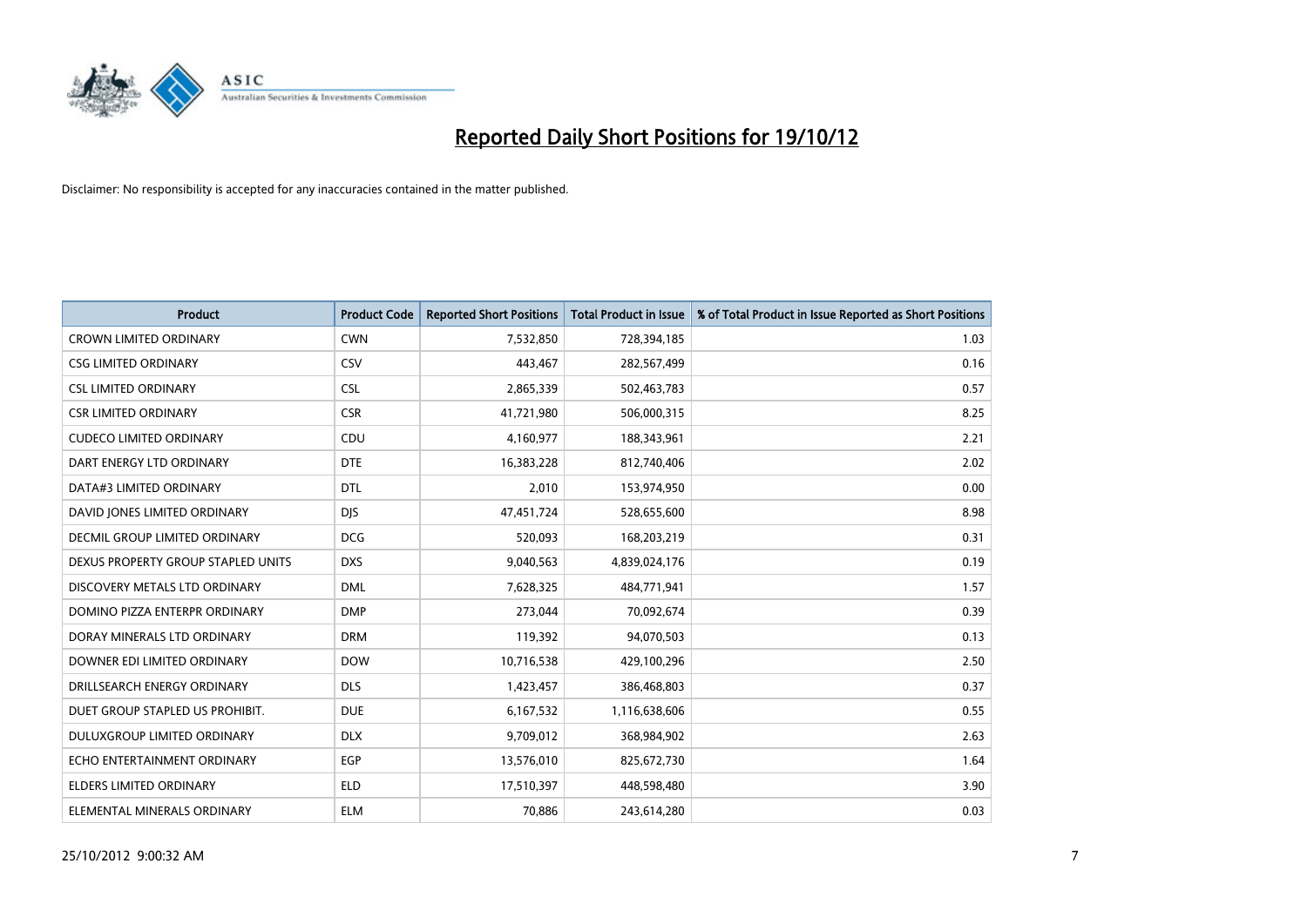

| <b>Product</b>                        | <b>Product Code</b> | <b>Reported Short Positions</b> | <b>Total Product in Issue</b> | % of Total Product in Issue Reported as Short Positions |
|---------------------------------------|---------------------|---------------------------------|-------------------------------|---------------------------------------------------------|
| ELEMENTOS LIMITED ORDINARY            | <b>ELT</b>          | 16                              | 148,290,347                   | 0.00                                                    |
| <b>EMECO HOLDINGS ORDINARY</b>        | <b>EHL</b>          | 4,447,686                       | 627,358,365                   | 0.71                                                    |
| <b>ENDEAVOUR MIN CORP CDI 1:1</b>     | <b>EVR</b>          | 203,454                         | 124,063,901                   | 0.16                                                    |
| ENERGY RESOURCES ORDINARY 'A'         | ERA                 | 6,746,500                       | 517,725,062                   | 1.30                                                    |
| <b>ENERGY WORLD CORPOR, ORDINARY</b>  | <b>EWC</b>          | 21,735,859                      | 1,734,166,672                 | 1.25                                                    |
| <b>ENERO GROUP LTD ORDINARY</b>       | EGG                 | 49,457                          | 85,604,954                    | 0.06                                                    |
| <b>ENVESTRA LIMITED ORDINARY</b>      | <b>ENV</b>          | 16,241,924                      | 1,572,392,111                 | 1.03                                                    |
| EQUATORIAL RES LTD ORDINARY           | EQX                 | 85,876                          | 117,235,353                   | 0.07                                                    |
| EVOLUTION MINING LTD ORDINARY         | <b>EVN</b>          | 1,700,443                       | 707,942,989                   | 0.24                                                    |
| FAIRFAX MEDIA LTD ORDINARY            | <b>FXI</b>          | 353,103,095                     | 2,351,955,725                 | 15.01                                                   |
| FAR LTD ORDINARY                      | <b>FAR</b>          | 21,000,000                      | 2,499,846,742                 | 0.84                                                    |
| FISHER & PAYKEL H. ORDINARY           | <b>FPH</b>          | 34,877                          | 538,095,634                   | 0.01                                                    |
| FKP PROPERTY GROUP STAPLED SECURITIES | <b>FKP</b>          | 68,178,460                      | 2,251,016,386                 | 3.03                                                    |
| FLEETWOOD CORP ORDINARY               | <b>FWD</b>          | 1,312,823                       | 59,781,187                    | 2.20                                                    |
| FLETCHER BUILDING ORDINARY            | <b>FBU</b>          | 10,001,486                      | 684,793,538                   | 1.46                                                    |
| FLEXIGROUP LIMITED ORDINARY           | <b>FXL</b>          | 162,008                         | 286,986,003                   | 0.06                                                    |
| <b>FLIGHT CENTRE ORDINARY</b>         | <b>FLT</b>          | 12,825,318                      | 100,149,257                   | 12.81                                                   |
| FLINDERS MINES LTD ORDINARY           | <b>FMS</b>          | 972,411                         | 1,821,300,404                 | 0.05                                                    |
| <b>FOCUS MINERALS LTD ORDINARY</b>    | <b>FML</b>          | 158,163                         | 4,320,773,701                 | 0.00                                                    |
| <b>FORGE GROUP LIMITED ORDINARY</b>   | FGE                 | 518,992                         | 86,169,014                    | 0.60                                                    |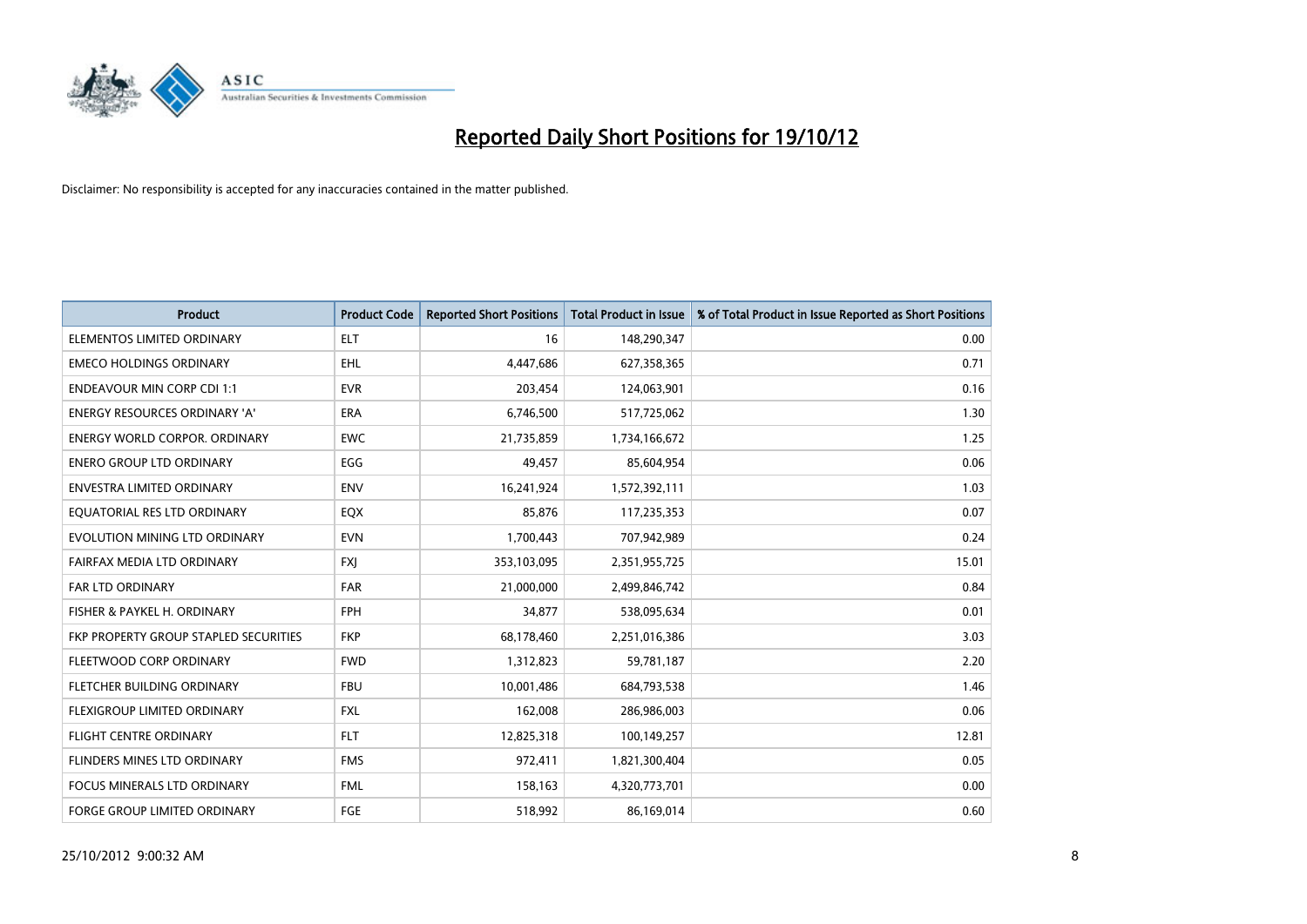

| <b>Product</b>                            | <b>Product Code</b> | <b>Reported Short Positions</b> | <b>Total Product in Issue</b> | % of Total Product in Issue Reported as Short Positions |
|-------------------------------------------|---------------------|---------------------------------|-------------------------------|---------------------------------------------------------|
| <b>FORTESCUE METALS GRP ORDINARY</b>      | <b>FMG</b>          | 205,274,753                     | 3,113,798,659                 | 6.59                                                    |
| <b>G.U.D. HOLDINGS ORDINARY</b>           | GUD                 | 1,220,874                       | 71,341,319                    | 1.71                                                    |
| <b>G8 EDUCATION LIMITED ORDINARY</b>      | <b>GEM</b>          | 48,831                          | 236,093,926                   | 0.02                                                    |
| <b>GALAXY RESOURCES ORDINARY</b>          | <b>GXY</b>          | 3,043,524                       | 506,359,341                   | 0.60                                                    |
| <b>GENETIC TECHNOLOGIES ORDINARY</b>      | <b>GTG</b>          | 1,364,100                       | 464,771,819                   | 0.29                                                    |
| <b>GEODYNAMICS LIMITED ORDINARY</b>       | GDY                 | 850                             | 406,452,608                   | 0.00                                                    |
| <b>GINDALBIE METALS LTD ORDINARY</b>      | <b>GBG</b>          | 60,934,993                      | 1,247,487,454                 | 4.88                                                    |
| <b>GLOBAL MINING ORDINARY</b>             | <b>GMI</b>          | 170                             | 181,898,994                   | 0.00                                                    |
| <b>GOODMAN FIELDER, ORDINARY</b>          | <b>GFF</b>          | 23,918,570                      | 1,955,559,207                 | 1.22                                                    |
| <b>GOODMAN GROUP STAPLED US PROHIBIT.</b> | <b>GMG</b>          | 11,276,862                      | 1,607,517,309                 | 0.70                                                    |
| <b>GPT GROUP STAPLED SEC.</b>             | <b>GPT</b>          | 6,719,717                       | 1,766,785,075                 | 0.38                                                    |
| <b>GRAINCORP LIMITED A CLASS ORDINARY</b> | <b>GNC</b>          | 3,096,642                       | 228,241,481                   | 1.36                                                    |
| <b>GRANGE RESOURCES, ORDINARY</b>         | <b>GRR</b>          | 963,853                         | 1,155,487,102                 | 0.08                                                    |
| <b>GREENLAND MIN EN LTD ORDINARY</b>      | GGG                 | 3,765,652                       | 539,479,385                   | 0.70                                                    |
| <b>GRYPHON MINERALS LTD ORDINARY</b>      | GRY                 | 19,930,092                      | 348,264,983                   | 5.72                                                    |
| <b>GUILDFORD COAL LTD ORDINARY</b>        | <b>GUF</b>          | 2,164,132                       | 521,046,899                   | 0.42                                                    |
| <b>GUIARAT NRE COAL LTD ORDINARY</b>      | <b>GNM</b>          | 8,100                           | 1,123,137,858                 | 0.00                                                    |
| <b>GUNNS LIMITED ORDINARY</b>             | <b>GNS</b>          | 51,466,387                      | 848,401,559                   | 6.07                                                    |
| <b>GWA GROUP LTD ORDINARY</b>             | <b>GWA</b>          | 10,823,945                      | 304,706,899                   | 3.55                                                    |
| <b>HARVEY NORMAN ORDINARY</b>             | <b>HVN</b>          | 93,741,068                      | 1,062,316,784                 | 8.82                                                    |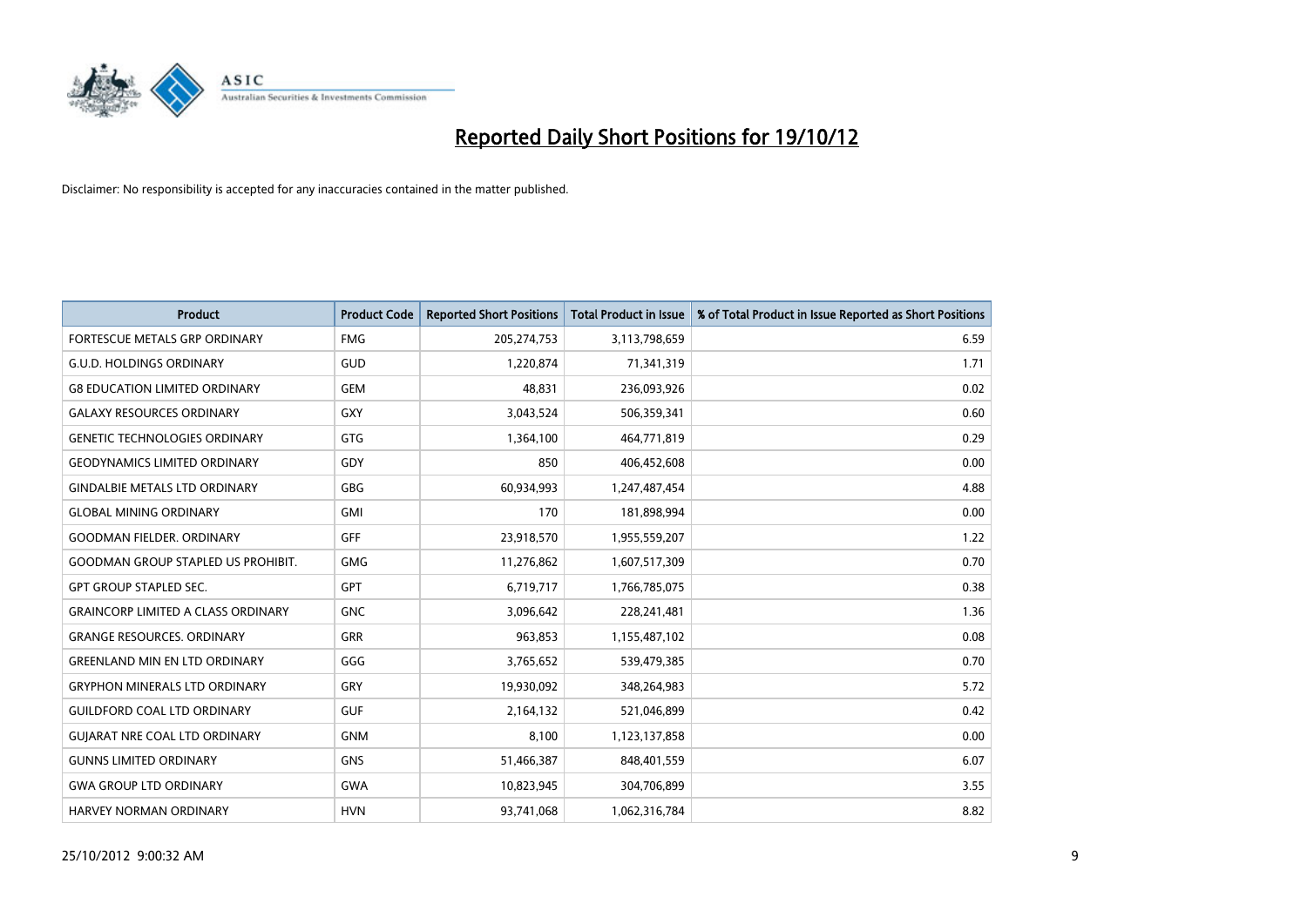

| <b>Product</b>                                | <b>Product Code</b> | <b>Reported Short Positions</b> | <b>Total Product in Issue</b> | % of Total Product in Issue Reported as Short Positions |
|-----------------------------------------------|---------------------|---------------------------------|-------------------------------|---------------------------------------------------------|
| HASTIE GROUP LIMITED ORDINARY                 | <b>HST</b>          | 233,578                         | 137,353,504                   | 0.17                                                    |
| <b>HASTINGS DIVERSIFIED STAPLED SECURITY</b>  | <b>HDF</b>          | 876,565                         | 560,324,158                   | 0.16                                                    |
| <b>HENDERSON GROUP CDI 1:1</b>                | <b>HGG</b>          | 5,623,740                       | 706,654,885                   | 0.80                                                    |
| HFA HOLDINGS LIMITED ORDINARY                 | <b>HFA</b>          | 3,809                           | 117,332,831                   | 0.00                                                    |
| HILLGROVE RES LTD ORDINARY                    | <b>HGO</b>          | 2,971,219                       | 1,022,760,221                 | 0.29                                                    |
| HILLS HOLDINGS LTD ORDINARY                   | <b>HIL</b>          | 2,366,158                       | 246,500,444                   | 0.96                                                    |
| HORIZON OIL LIMITED ORDINARY                  | <b>HZN</b>          | 32,593,386                      | 1,130,811,515                 | 2.88                                                    |
| ICON ENERGY LIMITED ORDINARY                  | <b>ICN</b>          | 72                              | 469,301,394                   | 0.00                                                    |
| <b>ILUKA RESOURCES ORDINARY</b>               | ILU                 | 53,496,651                      | 418,700,517                   | 12.78                                                   |
| <b>IMDEX LIMITED ORDINARY</b>                 | <b>IMD</b>          | 1,383,194                       | 208,235,426                   | 0.66                                                    |
| <b>INCITEC PIVOT ORDINARY</b>                 | IPL                 | 6,906,791                       | 1,628,730,107                 | 0.42                                                    |
| <b>INDEPENDENCE GROUP ORDINARY</b>            | <b>IGO</b>          | 9,864,692                       | 232,882,535                   | 4.24                                                    |
| INDUSTREA LIMITED ORDINARY                    | IDL                 | 9,261,813                       | 370,268,218                   | 2.50                                                    |
| <b>INFIGEN ENERGY STAPLED SECURITIES</b>      | <b>IFN</b>          | 4,017,079                       | 762,265,972                   | 0.53                                                    |
| <b>INSURANCE AUSTRALIA ORDINARY</b>           | IAG                 | 6,688,883                       | 2,079,034,021                 | 0.32                                                    |
| INTEGRA MINING LTD. ORDINARY                  | <b>IGR</b>          | 2,065,687                       | 934,440,899                   | 0.22                                                    |
| <b>INTREPID MINES ORDINARY</b>                | <b>IAU</b>          | 5,910,978                       | 553,802,270                   | 1.07                                                    |
| <b>INVESTA OFFICE FUND STAPLED SECURITIES</b> | <b>IOF</b>          | 1,765,630                       | 614,047,458                   | 0.29                                                    |
| <b>INVOCARE LIMITED ORDINARY</b>              | IVC                 | 3,385,806                       | 110,030,298                   | 3.08                                                    |
| <b>ION LIMITED ORDINARY</b>                   | <b>ION</b>          | 164,453                         | 256,365,105                   | 0.06                                                    |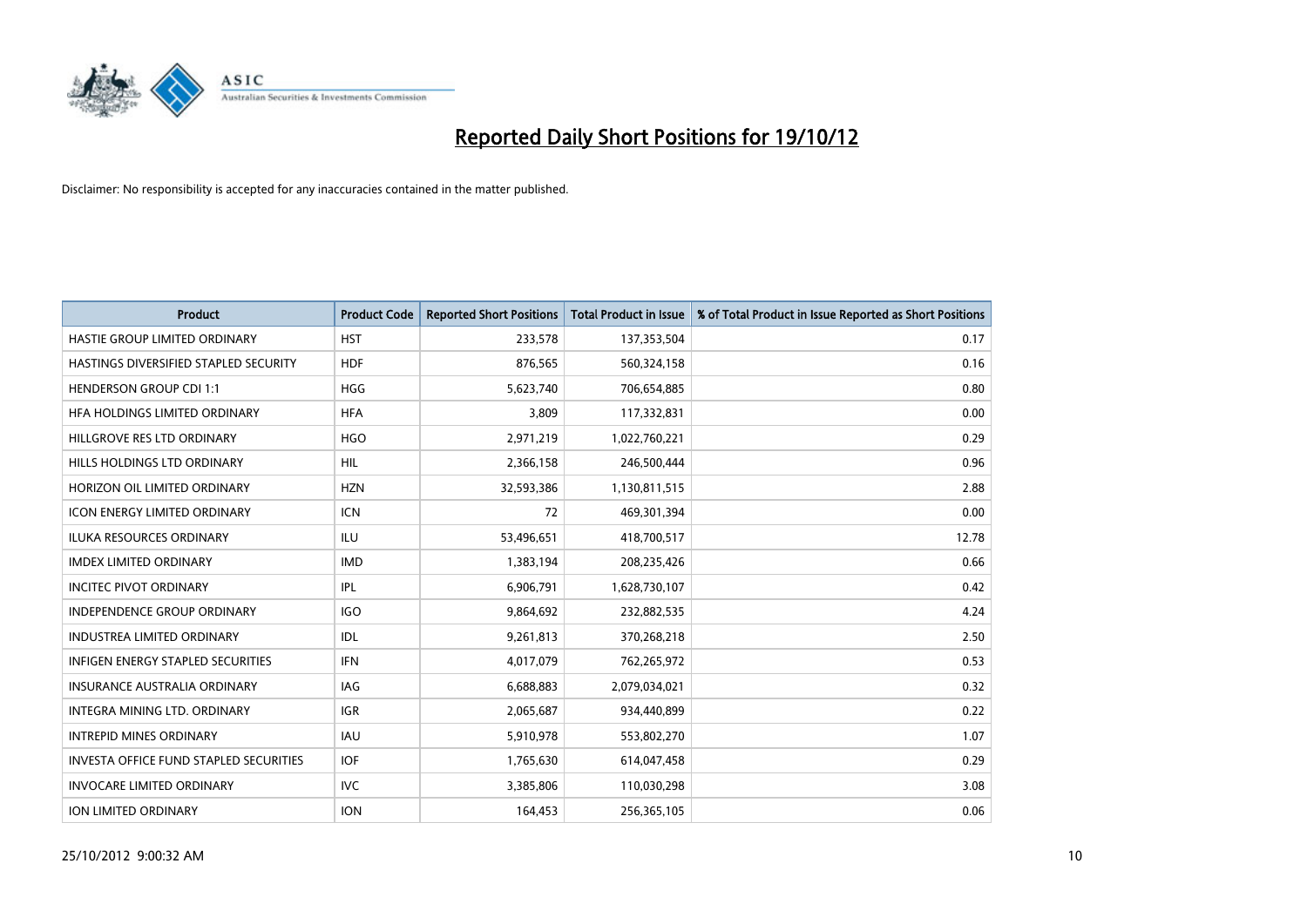

| <b>Product</b>                                  | <b>Product Code</b> | <b>Reported Short Positions</b> | <b>Total Product in Issue</b> | % of Total Product in Issue Reported as Short Positions |
|-------------------------------------------------|---------------------|---------------------------------|-------------------------------|---------------------------------------------------------|
| <b>IOOF HOLDINGS LTD ORDINARY</b>               | IFL                 | 1,409,432                       | 229,794,395                   | 0.61                                                    |
| <b>IRESS LIMITED ORDINARY</b>                   | <b>IRE</b>          | 2,331,748                       | 128,620,231                   | 1.81                                                    |
| <b>IRON ORE HOLDINGS ORDINARY</b>               | <b>IOH</b>          | 39,352                          | 161,174,005                   | 0.02                                                    |
| IVANHOE AUSTRALIA ORDINARY                      | <b>IVA</b>          | 1,843,553                       | 555,583,643                   | 0.33                                                    |
| <b>IAMES HARDIE INDUST CHESS DEPOSITARY INT</b> | <b>IHX</b>          | 9,390,235                       | 439,580,130                   | 2.14                                                    |
| <b>JB HI-FI LIMITED ORDINARY</b>                | <b>IBH</b>          | 21,144,223                      | 98,850,643                    | 21.39                                                   |
| <b>KAGARA LTD ORDINARY</b>                      | <b>KZL</b>          | 3,000,013                       | 798,953,117                   | 0.38                                                    |
| KANGAROO RES LTD ORDINARY                       | <b>KRL</b>          | 191,687                         | 3,434,430,012                 | 0.01                                                    |
| KAROON GAS AUSTRALIA ORDINARY                   | <b>KAR</b>          | 577,337                         | 221,420,769                   | 0.26                                                    |
| KATHMANDU HOLD LTD ORDINARY                     | <b>KMD</b>          | 752,739                         | 200,165,940                   | 0.38                                                    |
| <b>KBL MINING LIMITED ORDINARY</b>              | <b>KBL</b>          | 1.820                           | 292,335,629                   | 0.00                                                    |
| <b>KENTOR GOLD LIMITED ORDINARY</b>             | KGL                 | 275                             | 140,040,563                   | 0.00                                                    |
| KINGSGATE CONSOLID. ORDINARY                    | <b>KCN</b>          | 7,644,002                       | 151,744,838                   | 5.04                                                    |
| KINGSROSE MINING LTD ORDINARY                   | <b>KRM</b>          | 9,231                           | 289,893,617                   | 0.00                                                    |
| LEIGHTON HOLDINGS ORDINARY                      | LEI                 | 13,328,290                      | 337,088,765                   | 3.95                                                    |
| LEND LEASE GROUP UNIT/ORD STAPLED               | <b>LLC</b>          | 7,459,665                       | 574,351,883                   | 1.30                                                    |
| LINC ENERGY LTD ORDINARY                        | <b>LNC</b>          | 14,166,969                      | 504,487,631                   | 2.81                                                    |
| LIQUEFIED NATURAL ORDINARY                      | <b>LNG</b>          | 272,800                         | 267,699,015                   | 0.10                                                    |
| <b>LYNAS CORPORATION ORDINARY</b>               | <b>LYC</b>          | 233,267,081                     | 1,716,159,363                 | 13.59                                                   |
| M2 TELECOMMUNICATION ORDINARY                   | <b>MTU</b>          | 5,616,623                       | 156,946,954                   | 3.58                                                    |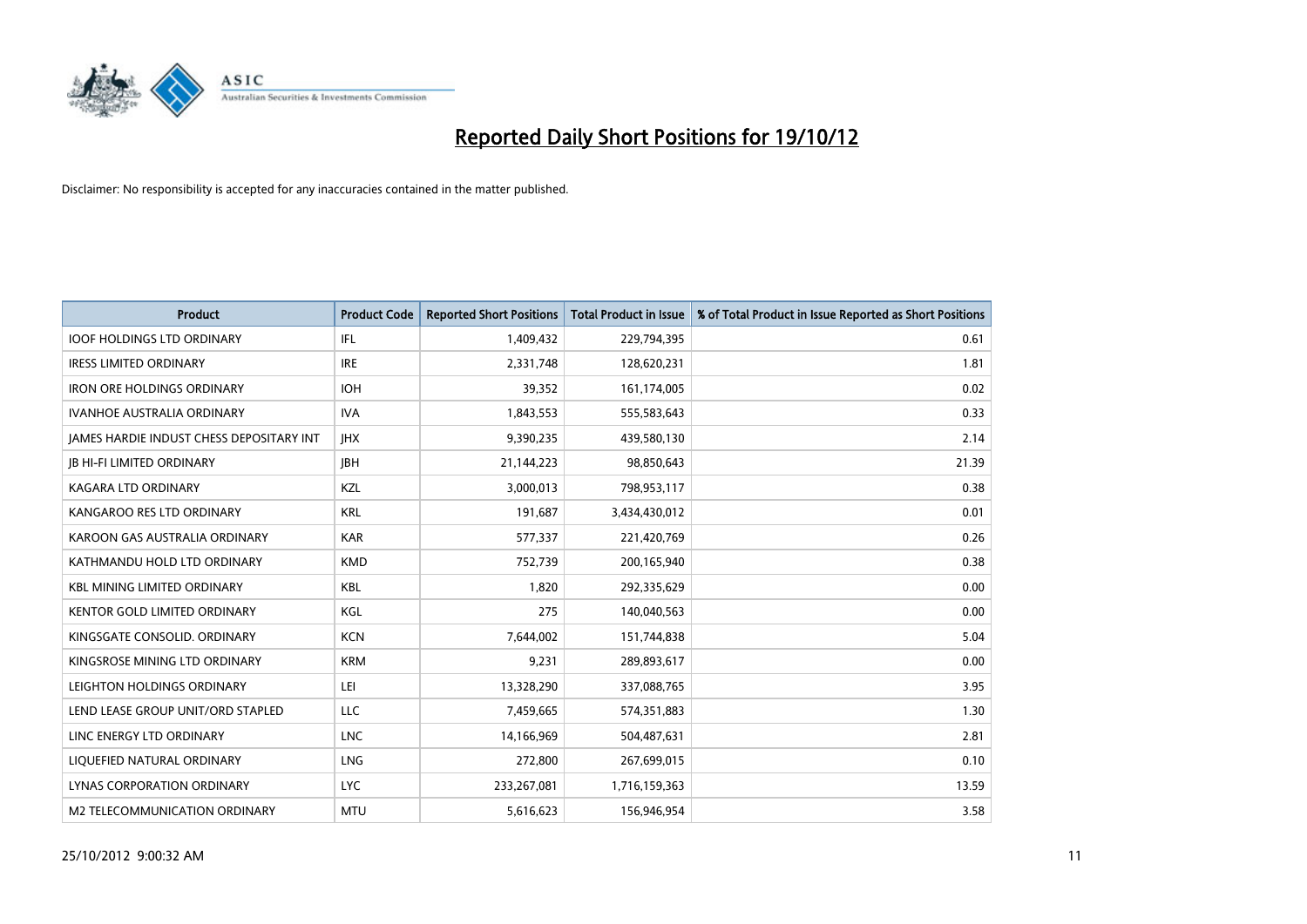

| <b>Product</b>                        | <b>Product Code</b> | <b>Reported Short Positions</b> | <b>Total Product in Issue</b> | % of Total Product in Issue Reported as Short Positions |
|---------------------------------------|---------------------|---------------------------------|-------------------------------|---------------------------------------------------------|
| <b>MACA LIMITED ORDINARY</b>          | <b>MLD</b>          | 19,361                          | 150,000,000                   | 0.01                                                    |
| <b>MACMAHON HOLDINGS ORDINARY</b>     | <b>MAH</b>          | 3,344,519                       | 757,017,561                   | 0.44                                                    |
| MACO ATLAS ROADS GRP ORDINARY STAPLED | <b>MOA</b>          | 3,161,722                       | 478,531,436                   | 0.66                                                    |
| MACQUARIE GROUP LTD ORDINARY          | MQG                 | 8,843,450                       | 338,960,469                   | 2.61                                                    |
| MAGELLAN FIN GRP LTD ORDINARY         | <b>MFG</b>          | 1,144                           | 152,558,341                   | 0.00                                                    |
| <b>MATRIX C &amp; E LTD ORDINARY</b>  | <b>MCE</b>          | 4,074,427                       | 94,555,428                    | 4.31                                                    |
| <b>MAVERICK DRILLING ORDINARY</b>     | <b>MAD</b>          | 1,626,887                       | 452,726,751                   | 0.36                                                    |
| MAYNE PHARMA LTD ORDINARY             | <b>MYX</b>          | 39,000                          | 225,893,868                   | 0.02                                                    |
| MCMILLAN SHAKESPEARE ORDINARY         | <b>MMS</b>          | 64,798                          | 74,523,965                    | 0.09                                                    |
| MEDUSA MINING LTD ORDINARY            | <b>MML</b>          | 2,063,104                       | 188,903,911                   | 1.09                                                    |
| MELBOURNE IT LIMITED ORDINARY         | <b>MLB</b>          | 492,222                         | 81,965,992                    | 0.60                                                    |
| MEO AUSTRALIA LTD ORDINARY            | <b>MEO</b>          | 4,424,678                       | 539,913,260                   | 0.82                                                    |
| MERMAID MARINE ORDINARY               | <b>MRM</b>          | 1,663,639                       | 223,694,865                   | 0.74                                                    |
| MESOBLAST LIMITED ORDINARY            | <b>MSB</b>          | 16,573,292                      | 284,478,361                   | 5.83                                                    |
| METALS X LIMITED ORDINARY             | <b>MLX</b>          | 140,246                         | 1,651,766,110                 | 0.01                                                    |
| METCASH LIMITED ORDINARY              | <b>MTS</b>          | 56,470,040                      | 880,704,786                   | 6.41                                                    |
| MICLYN EXP OFFSHR ORDINARY            | <b>MIO</b>          | 95,773                          | 278,639,188                   | 0.03                                                    |
| MILTON CORPORATION ORDINARY           | <b>MLT</b>          | 12,800                          | 121,625,655                   | 0.01                                                    |
| MINCOR RESOURCES NL ORDINARY          | <b>MCR</b>          | 2,340,814                       | 188,208,274                   | 1.24                                                    |
| MINERAL DEPOSITS ORDINARY             | <b>MDL</b>          | 322,129                         | 83,538,786                    | 0.39                                                    |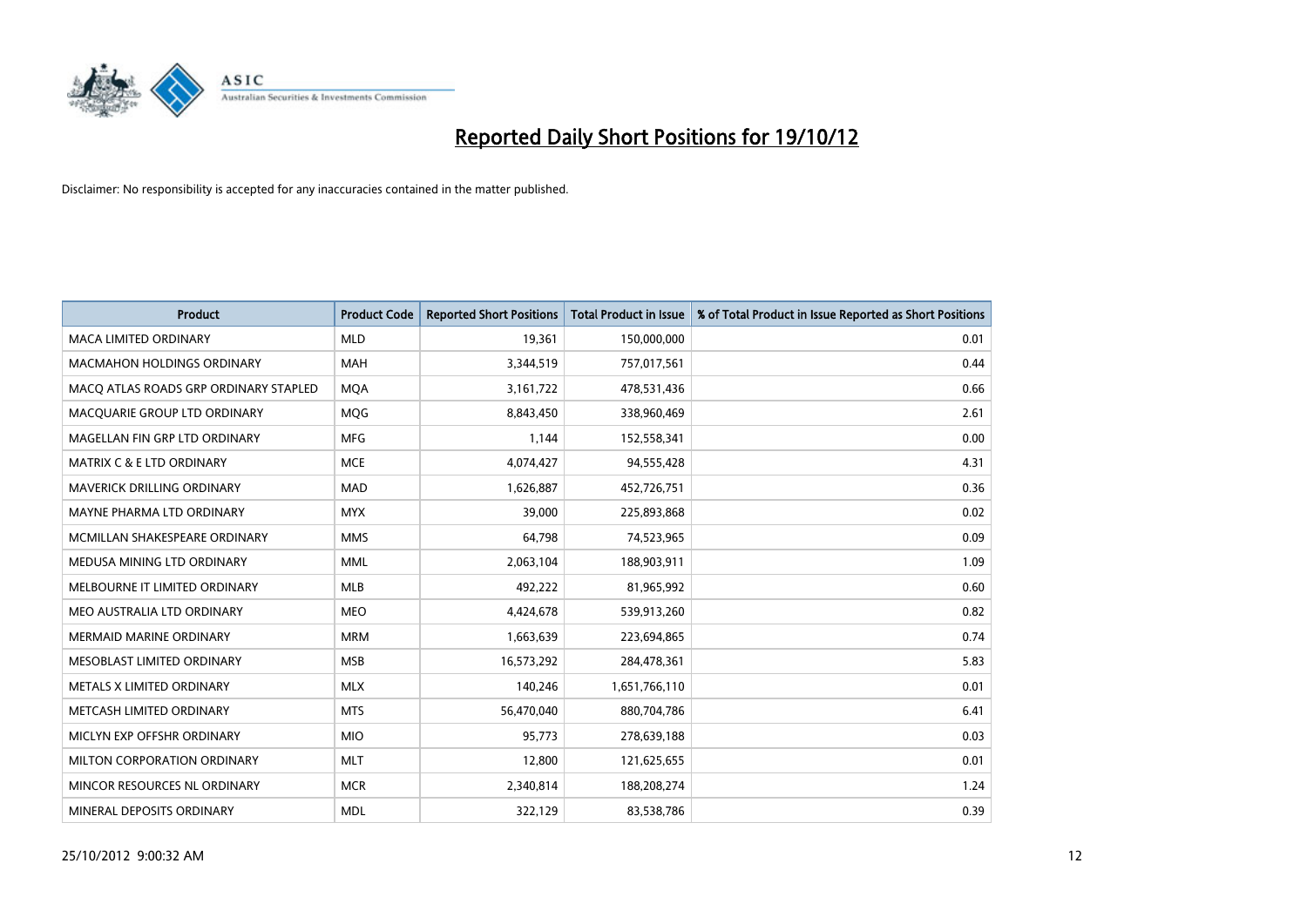

| <b>Product</b>                     | <b>Product Code</b> | <b>Reported Short Positions</b> | <b>Total Product in Issue</b> | % of Total Product in Issue Reported as Short Positions |
|------------------------------------|---------------------|---------------------------------|-------------------------------|---------------------------------------------------------|
| MINERAL RESOURCES, ORDINARY        | <b>MIN</b>          | 5,352,557                       | 185,006,018                   | 2.89                                                    |
| MIRABELA NICKEL LTD ORDINARY       | <b>MBN</b>          | 11,930,847                      | 876,582,736                   | 1.36                                                    |
| MIRVAC GROUP STAPLED SECURITIES    | <b>MGR</b>          | 25,888,135                      | 3,425,587,451                 | 0.76                                                    |
| MOLOPO ENERGY LTD ORDINARY         | <b>MPO</b>          | 514,457                         | 245,849,711                   | 0.21                                                    |
| <b>MONADELPHOUS GROUP ORDINARY</b> | <b>MND</b>          | 5,123,752                       | 90,663,543                    | 5.65                                                    |
| MORTGAGE CHOICE LTD ORDINARY       | <b>MOC</b>          | 2,526,532                       | 122,819,572                   | 2.06                                                    |
| <b>MOUNT GIBSON IRON ORDINARY</b>  | <b>MGX</b>          | 2,706,019                       | 1,085,728,430                 | 0.25                                                    |
| MURCHISON METALS LTD ORDINARY      | <b>MMX</b>          | 2,478,607                       | 450,427,346                   | 0.55                                                    |
| MYER HOLDINGS LTD ORDINARY         | <b>MYR</b>          | 75,983,143                      | 583,384,551                   | 13.02                                                   |
| <b>MYSTATE LIMITED ORDINARY</b>    | <b>MYS</b>          | 18,438                          | 87,012,663                    | 0.02                                                    |
| NATIONAL AUST. BANK ORDINARY       | <b>NAB</b>          | 13,127,565                      | 2,297,237,138                 | 0.57                                                    |
| NAVITAS LIMITED ORDINARY           | <b>NVT</b>          | 11,180,255                      | 375,367,918                   | 2.98                                                    |
| NEON ENERGY LIMITED ORDINARY       | <b>NEN</b>          | 5,676,644                       | 514,482,934                   | 1.10                                                    |
| NEW HOPE CORPORATION ORDINARY      | <b>NHC</b>          | 2,595,732                       | 830,526,815                   | 0.31                                                    |
| NEW STANDARD ENERGY ORDINARY       | <b>NSE</b>          | 1,078                           | 305,331,847                   | 0.00                                                    |
| NEWCREST MINING ORDINARY           | <b>NCM</b>          | 2,731,319                       | 765,000,000                   | 0.36                                                    |
| NEWS CORP A NON-VOTING CDI         | <b>NWSLV</b>        | 3,155,953                       | 1,551,515,623                 | 0.20                                                    |
| NEWS CORP B VOTING CDI             | <b>NWS</b>          | 1,657,516                       | 798,520,953                   | 0.21                                                    |
| NEWSAT LIMITED ORDINARY            | <b>NWT</b>          | 70,000                          | 233,052,157                   | 0.03                                                    |
| NEXTDC LIMITED ORDINARY            | <b>NXT</b>          | 2,683,190                       | 150,602,388                   | 1.78                                                    |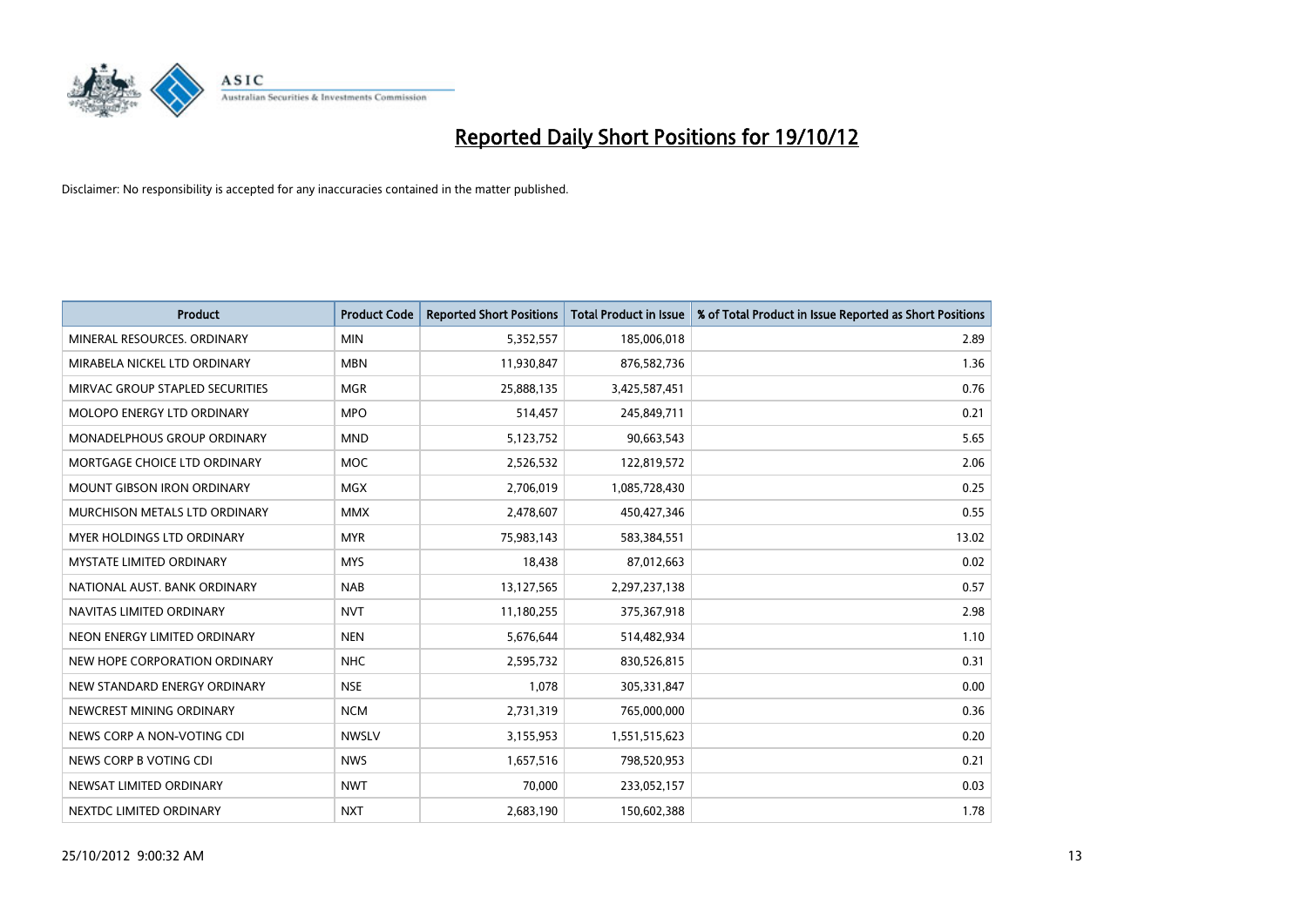

| <b>Product</b>                        | <b>Product Code</b> | <b>Reported Short Positions</b> | <b>Total Product in Issue</b> | % of Total Product in Issue Reported as Short Positions |
|---------------------------------------|---------------------|---------------------------------|-------------------------------|---------------------------------------------------------|
| NEXUS ENERGY LIMITED ORDINARY         | <b>NXS</b>          | 2,875,756                       | 1,329,821,159                 | 0.22                                                    |
| NIDO PETROLEUM ORDINARY               | <b>NDO</b>          | 105,313                         | 1,390,829,818                 | 0.01                                                    |
| NOBLE MINERAL RES ORDINARY            | <b>NMG</b>          | 4,432,236                       | 655,522,952                   | 0.68                                                    |
| NORFOLK GROUP ORDINARY                | <b>NFK</b>          | 350                             | 158,890,730                   | 0.00                                                    |
| NORTHERN IRON LTD ORDINARY            | <b>NFE</b>          | 3,895,730                       | 475,971,207                   | 0.82                                                    |
| NORTHERN STAR ORDINARY                | <b>NST</b>          | 852,389                         | 423,968,168                   | 0.20                                                    |
| NRW HOLDINGS LIMITED ORDINARY         | <b>NWH</b>          | 3,158,091                       | 278,888,011                   | 1.13                                                    |
| NUFARM LIMITED ORDINARY               | <b>NUF</b>          | 6,537,752                       | 262,662,626                   | 2.49                                                    |
| <b>OAKTON LIMITED ORDINARY</b>        | <b>OKN</b>          | 148,714                         | 91,721,874                    | 0.16                                                    |
| OCEANAGOLD CORP. CHESS DEPOSITARY INT | <b>OGC</b>          | 1,403,491                       | 263,278,752                   | 0.53                                                    |
| OIL SEARCH LTD ORDINARY               | OSH                 | 3,565,001                       | 1,334,756,742                 | 0.27                                                    |
| OM HOLDINGS LIMITED ORDINARY          | <b>OMH</b>          | 4,185,127                       | 673,423,337                   | 0.62                                                    |
| ORICA LIMITED ORDINARY                | ORI                 | 2,364,109                       | 365,642,802                   | 0.65                                                    |
| <b>ORIGIN ENERGY ORDINARY</b>         | <b>ORG</b>          | 9,058,810                       | 1,093,611,528                 | 0.83                                                    |
| OROCOBRE LIMITED ORDINARY             | <b>ORE</b>          | 360,213                         | 103,195,029                   | 0.35                                                    |
| OROTONGROUP LIMITED ORDINARY          | ORL                 | 178,133                         | 40,880,902                    | 0.44                                                    |
| OZ MINERALS ORDINARY                  | OZL                 | 5,916,374                       | 303,470,022                   | 1.95                                                    |
| PACIFIC BRANDS ORDINARY               | <b>PBG</b>          | 6,635,175                       | 912,915,695                   | 0.73                                                    |
| PALADIN ENERGY LTD ORDINARY           | <b>PDN</b>          | 68,724,563                      | 836,825,651                   | 8.21                                                    |
| PANAUST LIMITED ORDINARY              | <b>PNA</b>          | 2,687,104                       | 605,443,685                   | 0.44                                                    |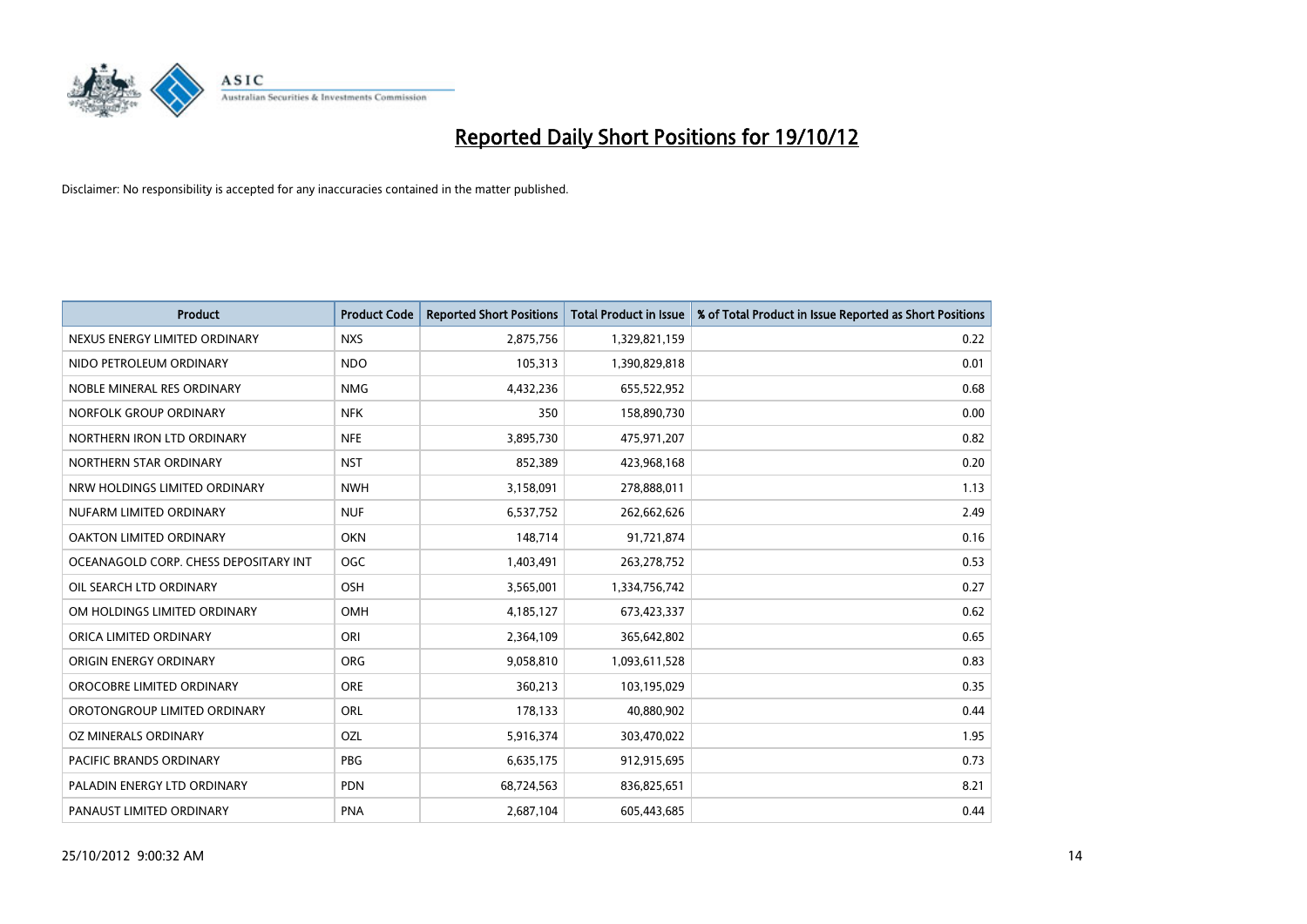

| <b>Product</b>                 | <b>Product Code</b> | <b>Reported Short Positions</b> | <b>Total Product in Issue</b> | % of Total Product in Issue Reported as Short Positions |
|--------------------------------|---------------------|---------------------------------|-------------------------------|---------------------------------------------------------|
| PANCONTINENTAL OIL ORDINARY    | <b>PCL</b>          | 233,335                         | 1,148,744,096                 | 0.02                                                    |
| PANORAMIC RESOURCES ORDINARY   | PAN                 | 2,356,021                       | 255,681,195                   | 0.92                                                    |
| PAPERLINX LIMITED ORDINARY     | <b>PPX</b>          | 67,945                          | 609,280,761                   | 0.01                                                    |
| PAPILLON RES LTD ORDINARY      | <b>PIR</b>          | 814,492                         | 248,800,149                   | 0.33                                                    |
| PEET LIMITED ORDINARY          | <b>PPC</b>          | 3,168,417                       | 321,013,141                   | 0.99                                                    |
| PERILYA LIMITED ORDINARY       | PEM                 | 24,736                          | 769,316,426                   | 0.00                                                    |
| PERPETUAL LIMITED ORDINARY     | <b>PPT</b>          | 2,182,691                       | 41,980,678                    | 5.20                                                    |
| PERSEUS MINING LTD ORDINARY    | PRU                 | 7,644,420                       | 457,962,088                   | 1.67                                                    |
| PHARMAXIS LTD ORDINARY         | <b>PXS</b>          | 5,010,224                       | 307,888,389                   | 1.63                                                    |
| PLATINUM ASSET ORDINARY        | <b>PTM</b>          | 10,875,272                      | 561,347,878                   | 1.94                                                    |
| PLATINUM AUSTRALIA ORDINARY    | <b>PLA</b>          | 836,127                         | 504,968,043                   | 0.17                                                    |
| PMI GOLD CORP CDI 1:1          | <b>PVM</b>          | 68,629                          | 75,645,355                    | 0.09                                                    |
| PMP LIMITED ORDINARY           | <b>PMP</b>          | 71,499                          | 323,781,124                   | 0.02                                                    |
| PRANA BIOTECHNOLOGY ORDINARY   | PBT                 | 81,000                          | 340,689,928                   | 0.02                                                    |
| PREMIER INVESTMENTS ORDINARY   | <b>PMV</b>          | 761,187                         | 155,260,478                   | 0.49                                                    |
| PRIMA BIOMED LTD ORDINARY      | <b>PRR</b>          | 5,665,368                       | 1,066,063,388                 | 0.53                                                    |
| PRIMARY HEALTH CARE ORDINARY   | <b>PRY</b>          | 23,064,044                      | 502,983,554                   | 4.59                                                    |
| PRIMEAG AUSTRALIA ORDINARY     | <b>PAG</b>          | 73,000                          | 266,394,444                   | 0.03                                                    |
| PROGRAMMED ORDINARY            | <b>PRG</b>          | 481,901                         | 118,175,280                   | 0.41                                                    |
| <b>QANTAS AIRWAYS ORDINARY</b> | QAN                 | 22,710,651                      | 2,265,123,620                 | 1.00                                                    |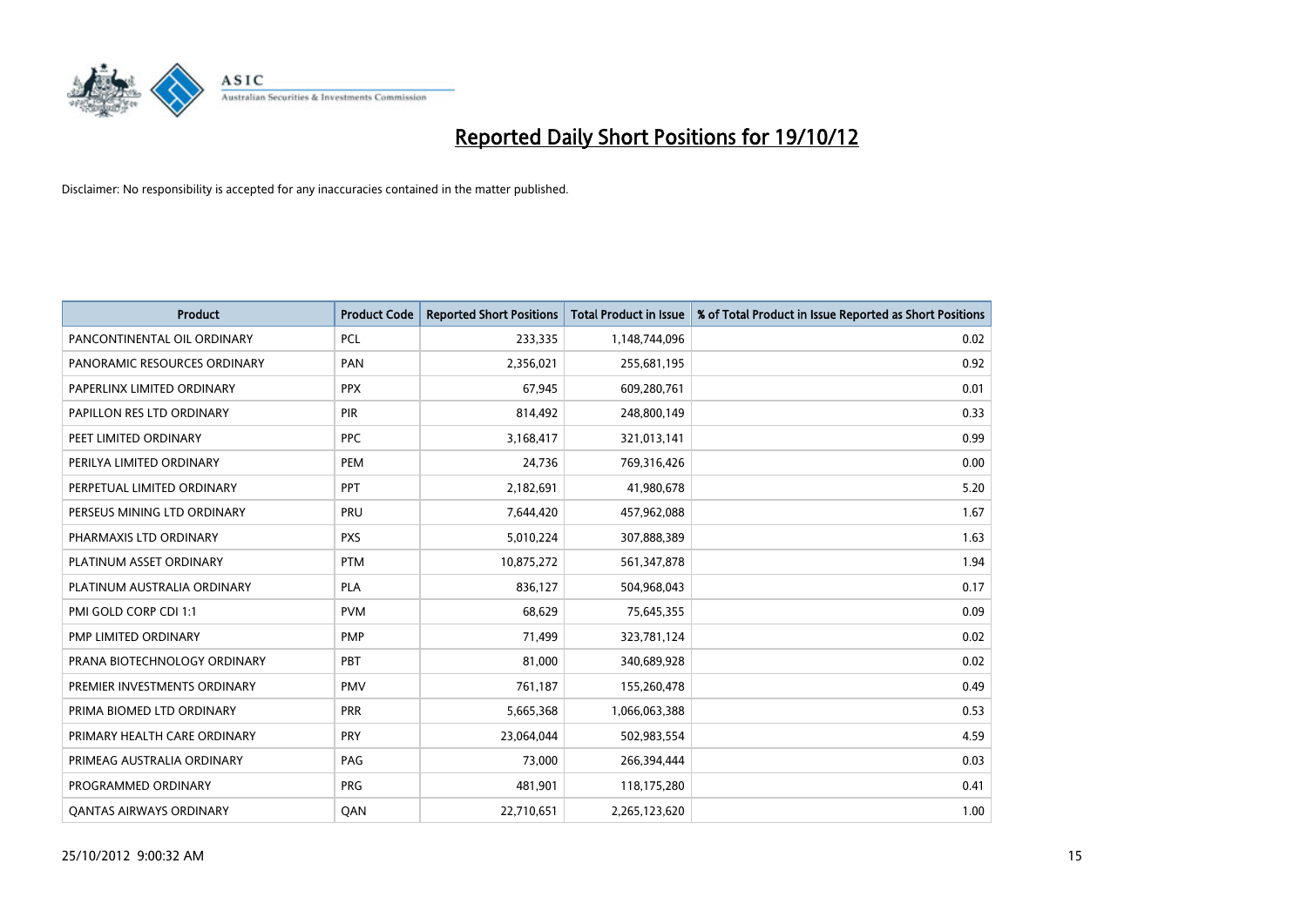

| <b>Product</b>                      | <b>Product Code</b> | <b>Reported Short Positions</b> | <b>Total Product in Issue</b> | % of Total Product in Issue Reported as Short Positions |
|-------------------------------------|---------------------|---------------------------------|-------------------------------|---------------------------------------------------------|
| OBE INSURANCE GROUP ORDINARY        | <b>OBE</b>          | 58,899,060                      | 1,196,747,582                 | 4.92                                                    |
| OR NATIONAL LIMITED ORDINARY        | <b>ORN</b>          | 11,091,876                      | 2,426,618,941                 | 0.46                                                    |
| ORXPHARMA LTD ORDINARY              | <b>QRX</b>          | 96,662                          | 144,577,206                   | 0.07                                                    |
| <b>OUBE LOGISTICS HLDG ORDINARY</b> | <b>QUB</b>          | 11,906,714                      | 924,489,845                   | 1.29                                                    |
| RAMELIUS RESOURCES ORDINARY         | <b>RMS</b>          | 2,099,651                       | 336,256,949                   | 0.62                                                    |
| RAMSAY HEALTH CARE ORDINARY         | <b>RHC</b>          | 2,188,829                       | 202,081,252                   | 1.08                                                    |
| <b>RCR TOMLINSON ORDINARY</b>       | <b>RCR</b>          | 153,197                         | 132,406,265                   | 0.12                                                    |
| <b>REA GROUP ORDINARY</b>           | <b>REA</b>          | 201,719                         | 131,714,699                   | 0.15                                                    |
| <b>RECKON LIMITED ORDINARY</b>      | <b>RKN</b>          | 1,175,585                       | 129,488,015                   | 0.91                                                    |
| <b>RED 5 LIMITED ORDINARY</b>       | <b>RED</b>          | 84,159                          | 135,488,008                   | 0.06                                                    |
| <b>RED FORK ENERGY ORDINARY</b>     | <b>RFE</b>          | 1,959,004                       | 384,951,719                   | 0.51                                                    |
| REDBANK ENERGY LTD ORDINARY         | AEI                 | 13                              | 786,287                       | 0.00                                                    |
| <b>REDFLEX HOLDINGS ORDINARY</b>    | <b>RDF</b>          | 16,667                          | 110,762,310                   | 0.02                                                    |
| REECE AUSTRALIA LTD. ORDINARY       | <b>REH</b>          | 596                             | 99,600,000                    | 0.00                                                    |
| <b>REGIS RESOURCES ORDINARY</b>     | <b>RRL</b>          | 451,903                         | 455,170,840                   | 0.10                                                    |
| RENAISSANCE MINERALS ORDINARY       | <b>RNS</b>          | 21,383                          | 157,600,001                   | 0.01                                                    |
| RESMED INC CDI 10:1                 | <b>RMD</b>          | 1,833,186                       | 1,556,242,300                 | 0.12                                                    |
| <b>RESOLUTE MINING ORDINARY</b>     | <b>RSG</b>          | 2,278,903                       | 628,704,290                   | 0.36                                                    |
| <b>RESOURCE GENERATION ORDINARY</b> | <b>RES</b>          | 173                             | 262,895,652                   | 0.00                                                    |
| RETAIL FOOD GROUP ORDINARY          | <b>RFG</b>          | 170,634                         | 125,240,114                   | 0.14                                                    |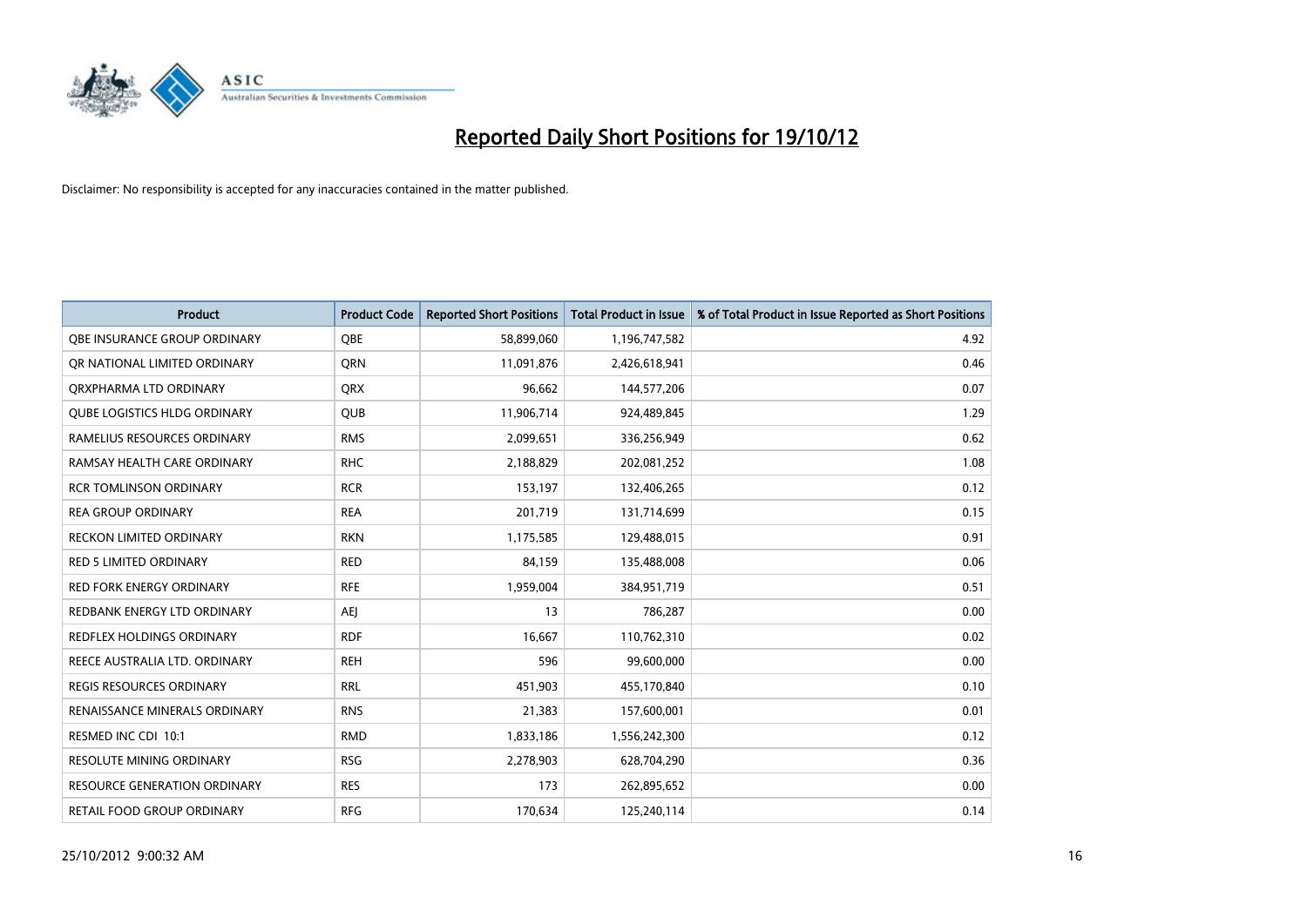

| <b>Product</b>                   | <b>Product Code</b> | <b>Reported Short Positions</b> | <b>Total Product in Issue</b> | % of Total Product in Issue Reported as Short Positions |
|----------------------------------|---------------------|---------------------------------|-------------------------------|---------------------------------------------------------|
| REVERSE CORP LIMITED ORDINARY    | <b>REF</b>          | 100                             | 92,382,175                    | 0.00                                                    |
| REX MINERALS LIMITED ORDINARY    | <b>RXM</b>          | 354,139                         | 188,907,284                   | 0.19                                                    |
| RHG LIMITED ORDINARY             | <b>RHG</b>          | 35,085                          | 308,483,177                   | 0.01                                                    |
| RIALTO ENERGY ORDINARY           | <b>RIA</b>          | 41                              | 672,259,992                   | 0.00                                                    |
| RIO TINTO LIMITED ORDINARY       | <b>RIO</b>          | 15,632,348                      | 435,758,720                   | 3.59                                                    |
| ROC OIL COMPANY ORDINARY         | <b>ROC</b>          | 1,285,014                       | 683,235,552                   | 0.19                                                    |
| <b>RURALCO HOLDINGS ORDINARY</b> | <b>RHL</b>          | 12,000                          | 55,019,284                    | 0.02                                                    |
| SAI GLOBAL LIMITED ORDINARY      | SAI                 | 5,300,738                       | 206,605,331                   | 2.57                                                    |
| SALMAT LIMITED ORDINARY          | <b>SLM</b>          | 1,810,085                       | 159,802,174                   | 1.13                                                    |
| SAMSON OIL & GAS LTD ORDINARY    | SSN                 | 5,468,830                       | 1,805,844,203                 | 0.30                                                    |
| SANDFIRE RESOURCES ORDINARY      | <b>SFR</b>          | 3,017,036                       | 152,686,801                   | 1.98                                                    |
| <b>SANTOS LTD ORDINARY</b>       | <b>STO</b>          | 4,488,370                       | 958,835,609                   | 0.47                                                    |
| SARACEN MINERAL ORDINARY         | SAR                 | 3,684,698                       | 594,815,640                   | 0.62                                                    |
| SEDGMAN LIMITED ORDINARY         | <b>SDM</b>          | 118,745                         | 217,623,797                   | 0.05                                                    |
| SEEK LIMITED ORDINARY            | <b>SEK</b>          | 9,986,357                       | 337,101,307                   | 2.96                                                    |
| SENEX ENERGY LIMITED ORDINARY    | SXY                 | 2,934,454                       | 1,139,734,837                 | 0.26                                                    |
| SERVICE STREAM ORDINARY          | <b>SSM</b>          | 400                             | 283,418,867                   | 0.00                                                    |
| SEVEN GROUP HOLDINGS ORDINARY    | <b>SVW</b>          | 1,841,397                       | 307,410,281                   | 0.60                                                    |
| SEVEN WEST MEDIA LTD ORDINARY    | <b>SWM</b>          | 20,426,479                      | 999,160,872                   | 2.04                                                    |
| SIGMA PHARMACEUTICAL ORDINARY    | <b>SIP</b>          | 4,754,422                       | 1,186,303,520                 | 0.40                                                    |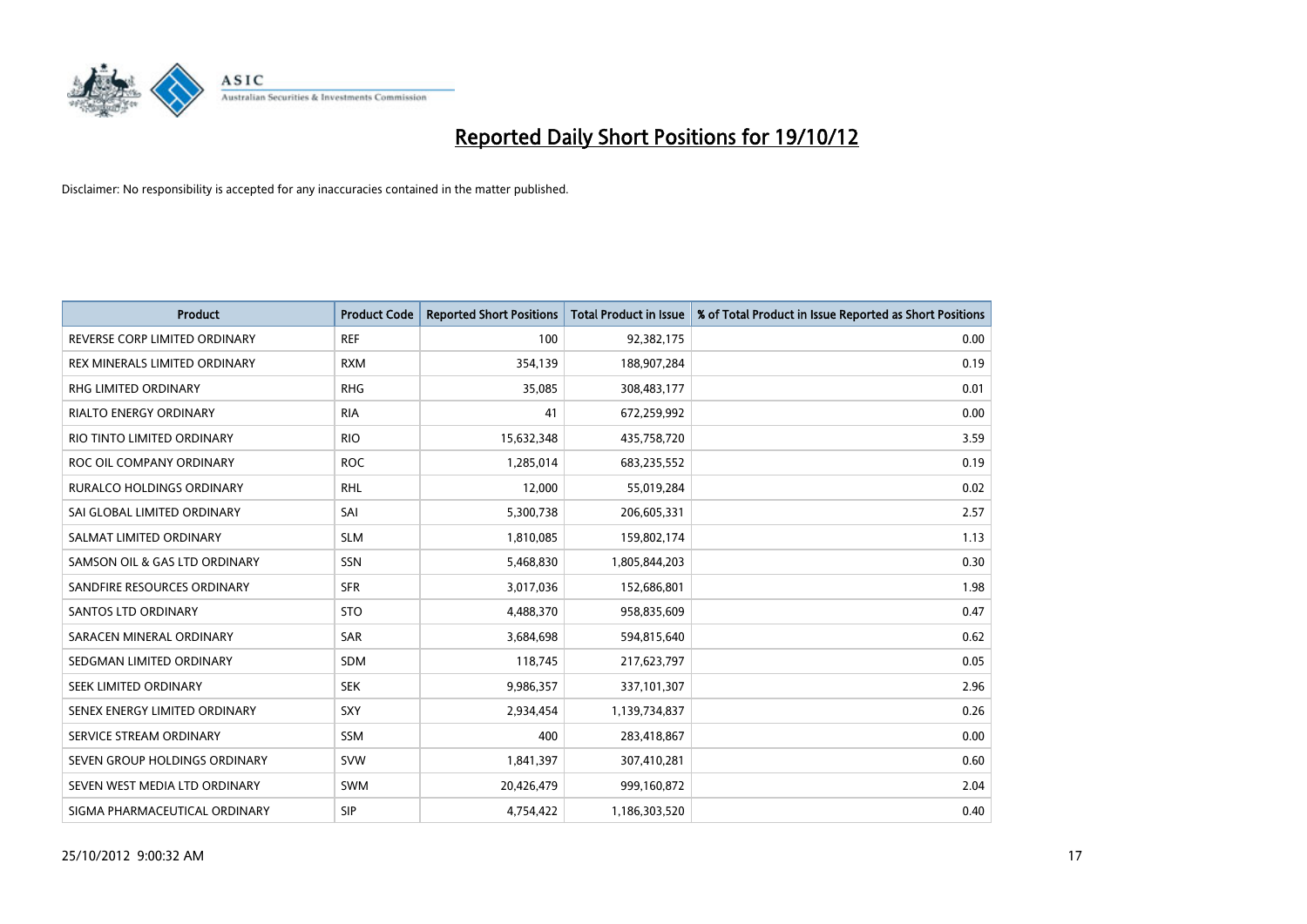

| <b>Product</b>                           | <b>Product Code</b> | <b>Reported Short Positions</b> | <b>Total Product in Issue</b> | % of Total Product in Issue Reported as Short Positions |
|------------------------------------------|---------------------|---------------------------------|-------------------------------|---------------------------------------------------------|
| SILEX SYSTEMS ORDINARY                   | <b>SLX</b>          | 908,717                         | 170,143,997                   | 0.53                                                    |
| SILVER LAKE RESOURCE ORDINARY            | <b>SLR</b>          | 11,748,481                      | 225,493,476                   | 5.21                                                    |
| SIMS METAL MGMT LTD ORDINARY             | SGM                 | 7,838,591                       | 204,313,417                   | 3.84                                                    |
| SINGAPORE TELECOMM. CHESS DEPOSITARY INT | <b>SGT</b>          | 4,780,093                       | 140,842,714                   | 3.39                                                    |
| SIRIUS RESOURCES NL ORDINARY             | <b>SIR</b>          | 446,586                         | 185,809,586                   | 0.24                                                    |
| SIRTEX MEDICAL ORDINARY                  | <b>SRX</b>          | 105,010                         | 55,768,136                    | 0.19                                                    |
| SKILLED GROUP LTD ORDINARY               | <b>SKE</b>          | 1,488,716                       | 233,487,276                   | 0.64                                                    |
| SMS MANAGEMENT, ORDINARY                 | <b>SMX</b>          | 621,354                         | 68,900,456                    | 0.90                                                    |
| SONIC HEALTHCARE ORDINARY                | <b>SHL</b>          | 4,651,257                       | 395,565,681                   | 1.18                                                    |
| SOUL PATTINSON (W.H) ORDINARY            | SOL                 | 11,345                          | 239,395,320                   | 0.00                                                    |
| SOUTH BOULDER MINES ORDINARY             | <b>STB</b>          | 134,795                         | 126,732,826                   | 0.11                                                    |
| SP AUSNET STAPLED SECURITIES             | <b>SPN</b>          | 4,153,660                       | 3,339,620,165                 | 0.12                                                    |
| SPARK INFRASTRUCTURE STAPLED NOTE & UNIT | SKI                 | 39,975,566                      | 1,326,734,264                 | 3.01                                                    |
| SPDR 200 FUND ETF UNITS                  | <b>STW</b>          | 4,331                           | 50,959,567                    | 0.01                                                    |
| SPECIALTY FASHION ORDINARY               | <b>SFH</b>          | 2,996,457                       | 192,236,121                   | 1.56                                                    |
| ST BARBARA LIMITED ORDINARY              | <b>SBM</b>          | 4,248,420                       | 488,074,077                   | 0.87                                                    |
| STANMORE COAL LTD ORDINARY               | <b>SMR</b>          | 32,870                          | 179,701,661                   | 0.02                                                    |
| STARPHARMA HOLDINGS ORDINARY             | <b>SPL</b>          | 3,980,168                       | 283,640,060                   | 1.40                                                    |
| STHN CROSS MEDIA ORDINARY                | <b>SXL</b>          | 21,009,720                      | 704,858,524                   | 2.98                                                    |
| STOCKLAND UNITS/ORD STAPLED              | SGP                 | 14.272.082                      | 2,202,657,963                 | 0.65                                                    |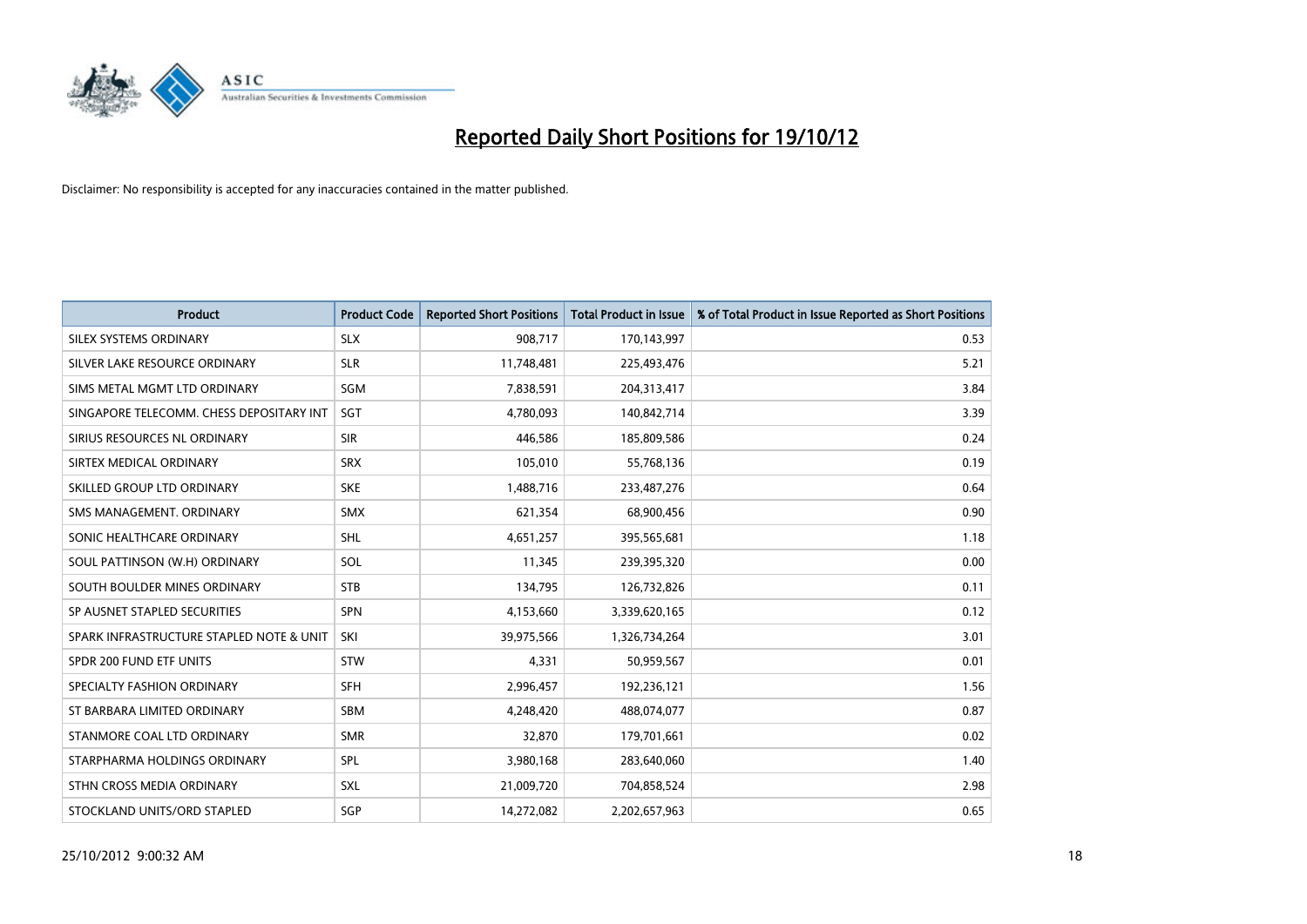

| <b>Product</b>                   | <b>Product Code</b> | <b>Reported Short Positions</b> | <b>Total Product in Issue</b> | % of Total Product in Issue Reported as Short Positions |
|----------------------------------|---------------------|---------------------------------|-------------------------------|---------------------------------------------------------|
| STRAITS RES LTD. ORDINARY        | SRO                 | 536,075                         | 1,164,150,159                 | 0.05                                                    |
| STW COMMUNICATIONS ORDINARY      | SGN                 | 177,142                         | 362,798,351                   | 0.05                                                    |
| SUNCORP GROUP LTD ORDINARY       | <b>SUN</b>          | 8,447,341                       | 1,286,600,980                 | 0.66                                                    |
| SUNDANCE ENERGY ORDINARY         | <b>SEA</b>          | 58,510                          | 277,098,474                   | 0.02                                                    |
| SUNDANCE RESOURCES ORDINARY      | <b>SDL</b>          | 3,486,297                       | 3,049,577,034                 | 0.11                                                    |
| SUNLAND GROUP LTD ORDINARY       | <b>SDG</b>          | 18,391                          | 194,575,271                   | 0.01                                                    |
| SUPER RET REP LTD ORDINARY       | <b>SUL</b>          | 809.810                         | 196,382,811                   | 0.41                                                    |
| SYD AIRPORT STAPLED US PROHIBIT. | <b>SYD</b>          | 13,988,416                      | 1,861,210,782                 | 0.75                                                    |
| SYRAH RESOURCES ORDINARY         | <b>SYR</b>          | 121,938                         | 126,723,021                   | 0.10                                                    |
| TABCORP HOLDINGS LTD ORDINARY    | <b>TAH</b>          | 16,039,015                      | 734,015,737                   | 2.19                                                    |
| TANAMI GOLD NL ORDINARY          | <b>TAM</b>          | 747,200                         | 261,132,677                   | 0.29                                                    |
| TAP OIL LIMITED ORDINARY         | <b>TAP</b>          | 919,309                         | 241,295,311                   | 0.38                                                    |
| TASSAL GROUP LIMITED ORDINARY    | <b>TGR</b>          | 68,769                          | 146,304,404                   | 0.05                                                    |
| <b>TATTS GROUP LTD ORDINARY</b>  | <b>TTS</b>          | 4,307,554                       | 1,384,791,963                 | 0.31                                                    |
| TELECOM CORPORATION ORDINARY     | <b>TEL</b>          | 15,139,200                      | 1,864,947,439                 | 0.81                                                    |
| TELSTRA CORPORATION, ORDINARY    | <b>TLS</b>          | 29,629,355                      | 12,443,074,357                | 0.24                                                    |
| TEN NETWORK HOLDINGS ORDINARY    | <b>TEN</b>          | 116,484,888                     | 1,437,204,873                 | 8.10                                                    |
| TERANGA GOLD CORP CDI 1:1        | <b>TGZ</b>          | 61,002                          | 162,599,120                   | 0.04                                                    |
| TEXON PETROLEUM LTD ORDINARY     | <b>TXN</b>          | 65,515                          | 245,039,848                   | 0.03                                                    |
| TFS CORPORATION LTD ORDINARY     | <b>TFC</b>          | $\mathbf{1}$                    | 279,621,829                   | 0.00                                                    |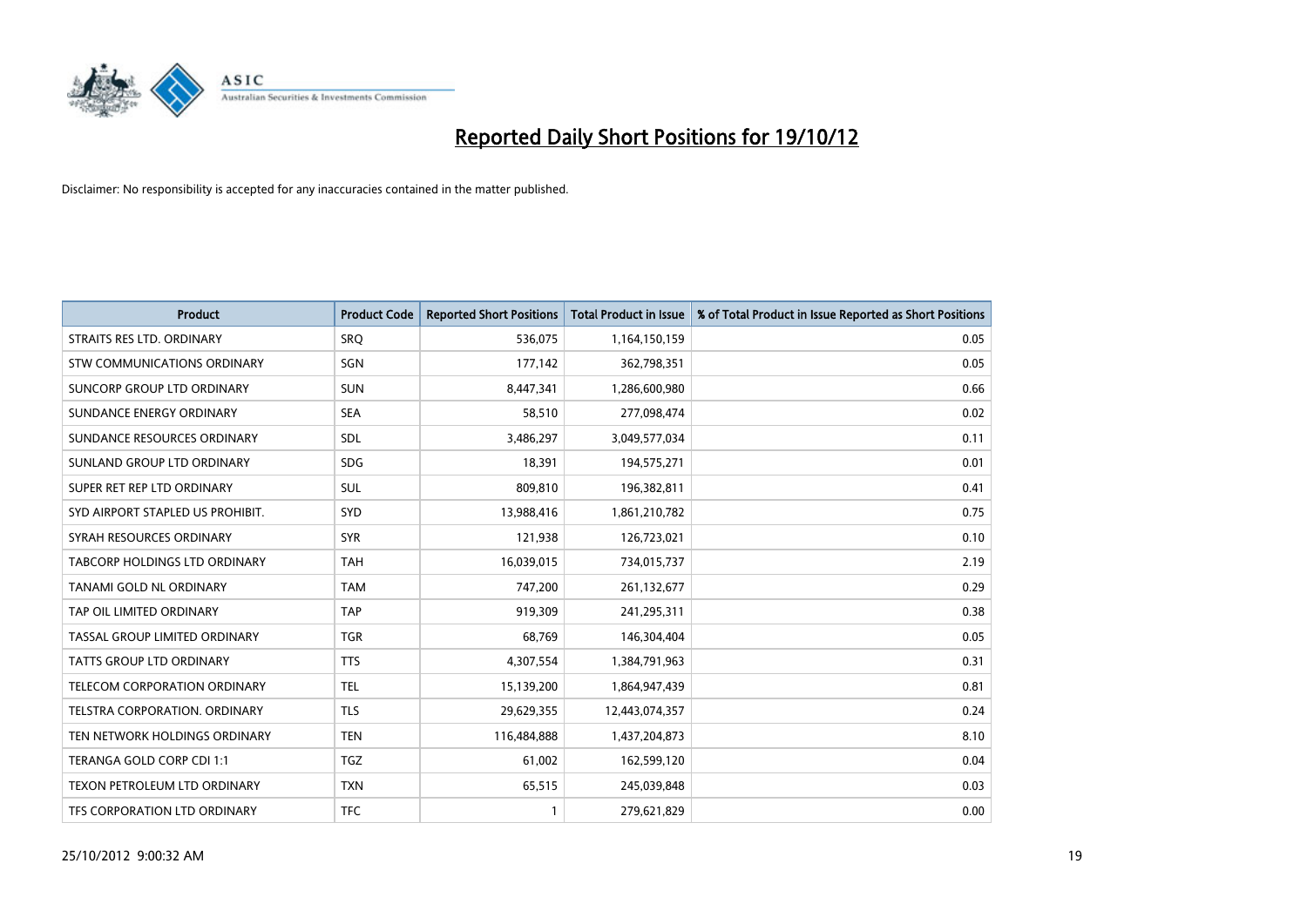

| <b>Product</b>                       | <b>Product Code</b> | <b>Reported Short Positions</b> | <b>Total Product in Issue</b> | % of Total Product in Issue Reported as Short Positions |
|--------------------------------------|---------------------|---------------------------------|-------------------------------|---------------------------------------------------------|
| THE REJECT SHOP ORDINARY             | <b>TRS</b>          | 2,723,545                       | 26,092,220                    | 10.44                                                   |
| THORN GROUP LIMITED ORDINARY         | <b>TGA</b>          | 273,265                         | 146,374,703                   | 0.19                                                    |
| TIGER RESOURCES ORDINARY             | <b>TGS</b>          | 748,075                         | 673,470,269                   | 0.11                                                    |
| TOLL HOLDINGS LTD ORDINARY           | <b>TOL</b>          | 23,552,138                      | 717,133,875                   | 3.28                                                    |
| TOX FREE SOLUTIONS ORDINARY          | <b>TOX</b>          | 13                              | 115,311,608                   | 0.00                                                    |
| TPG TELECOM LIMITED ORDINARY         | <b>TPM</b>          | 2,076,659                       | 793,808,141                   | 0.26                                                    |
| TRADE ME GROUP ORDINARY              | <b>TME</b>          | 158,777                         | 396,017,568                   | 0.04                                                    |
| TRANSFIELD SERVICES ORDINARY         | <b>TSE</b>          | 8,334,877                       | 512,457,716                   | 1.63                                                    |
| TRANSPACIFIC INDUST, ORDINARY        | <b>TPI</b>          | 4,974,092                       | 1,578,528,702                 | 0.32                                                    |
| TRANSURBAN GROUP TRIPLE STAPLED SEC. | <b>TCL</b>          | 9,770,423                       | 1,461,665,097                 | 0.67                                                    |
| TREASURY WINE ESTATE ORDINARY        | <b>TWE</b>          | 11,041,689                      | 647,227,144                   | 1.71                                                    |
| TROY RESOURCES LTD ORDINARY          | <b>TRY</b>          | 82,246                          | 90,789,649                    | 0.09                                                    |
| UGL LIMITED ORDINARY                 | UGL                 | 5,102,621                       | 166,315,038                   | 3.07                                                    |
| UNILIFE CORPORATION CDI 6:1          | <b>UNS</b>          | 186,187                         | 253,416,456                   | 0.07                                                    |
| UXC LIMITED ORDINARY                 | <b>UXC</b>          | 989,915                         | 307,459,623                   | 0.32                                                    |
| <b>VENTURE MINERALS ORDINARY</b>     | <b>VMS</b>          | 135,674                         | 287,320,170                   | 0.05                                                    |
| <b>VIRGIN AUS HLDG LTD ORDINARY</b>  | <b>VAH</b>          | 26,448,914                      | 2,210,197,600                 | 1.20                                                    |
| VITERRA INC CDI 1:1                  | <b>VTA</b>          | 10                              | 68,629,939                    | 0.00                                                    |
| <b>VOCUS COMMS LTD ORDINARY</b>      | <b>VOC</b>          | 64,224                          | 74,776,058                    | 0.09                                                    |
| <b>WATPAC LIMITED ORDINARY</b>       | <b>WTP</b>          | 8,633                           | 184,332,526                   | 0.00                                                    |